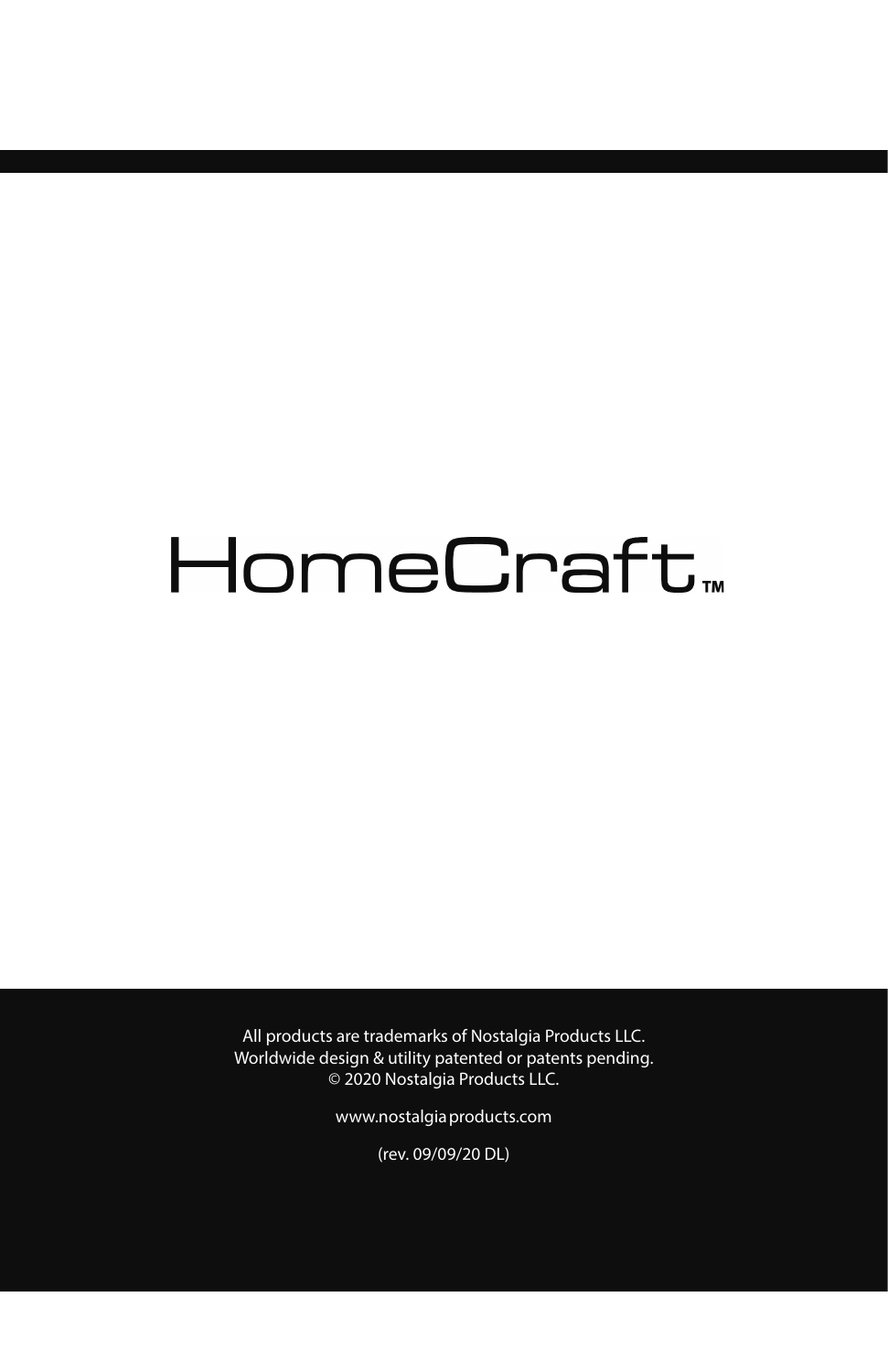# HomeCraft<sub>™</sub>



**HCMF4BK HCMF4BK**

### **4-in-1 Milk Frother Mousseur à lait 4 en 1 Espumador de leche 4 en 1**

Instruction Manual Manuel d'instructions Manual de instrucciones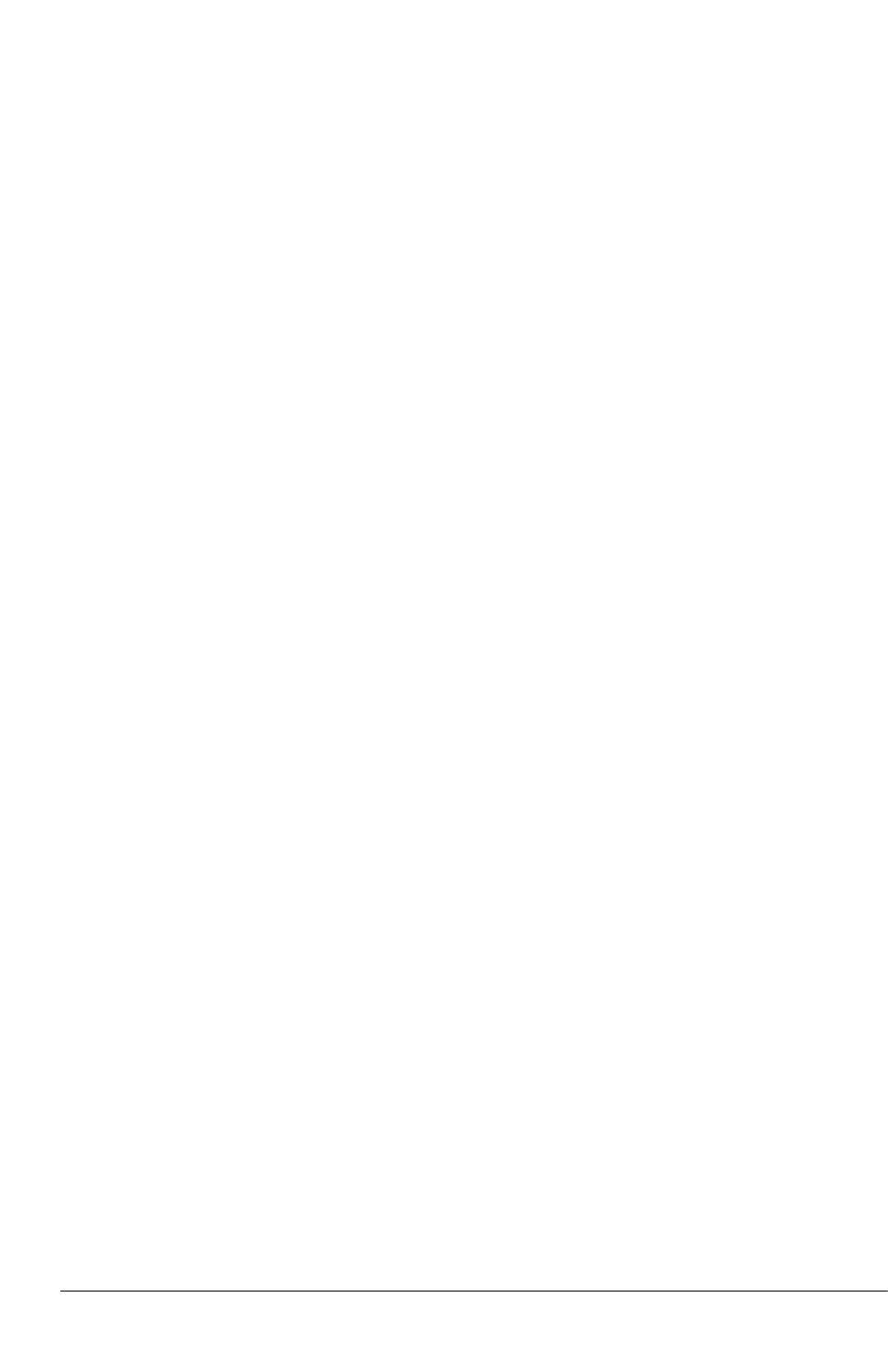## **CONTENTS**

## **SAFETY**

Your safety and the safety of others is very important.

We have provided many important safety messages in this manual and on your appliance. Always read and obey all safety messages.



This is the safety alert symbol.

This symbol alerts you to potential hazards that can cause serious injury to you and others.

All safety messages will follow the safety alert symbol.

All safety messages will tell you what the potential hazard is, tell you how to reduce the chance of injury, and tell you what can happen if the instructions are not followed.

#### **Appliance Specifications:**

120 Volts, 60 Hz, 600 Watts

THIS PRODUCT IS FOR USE IN 120V AC OUTLET ONLY.

Refer to **www.nostalgiaproducts.com/user-manuals/** for the most updated manual.

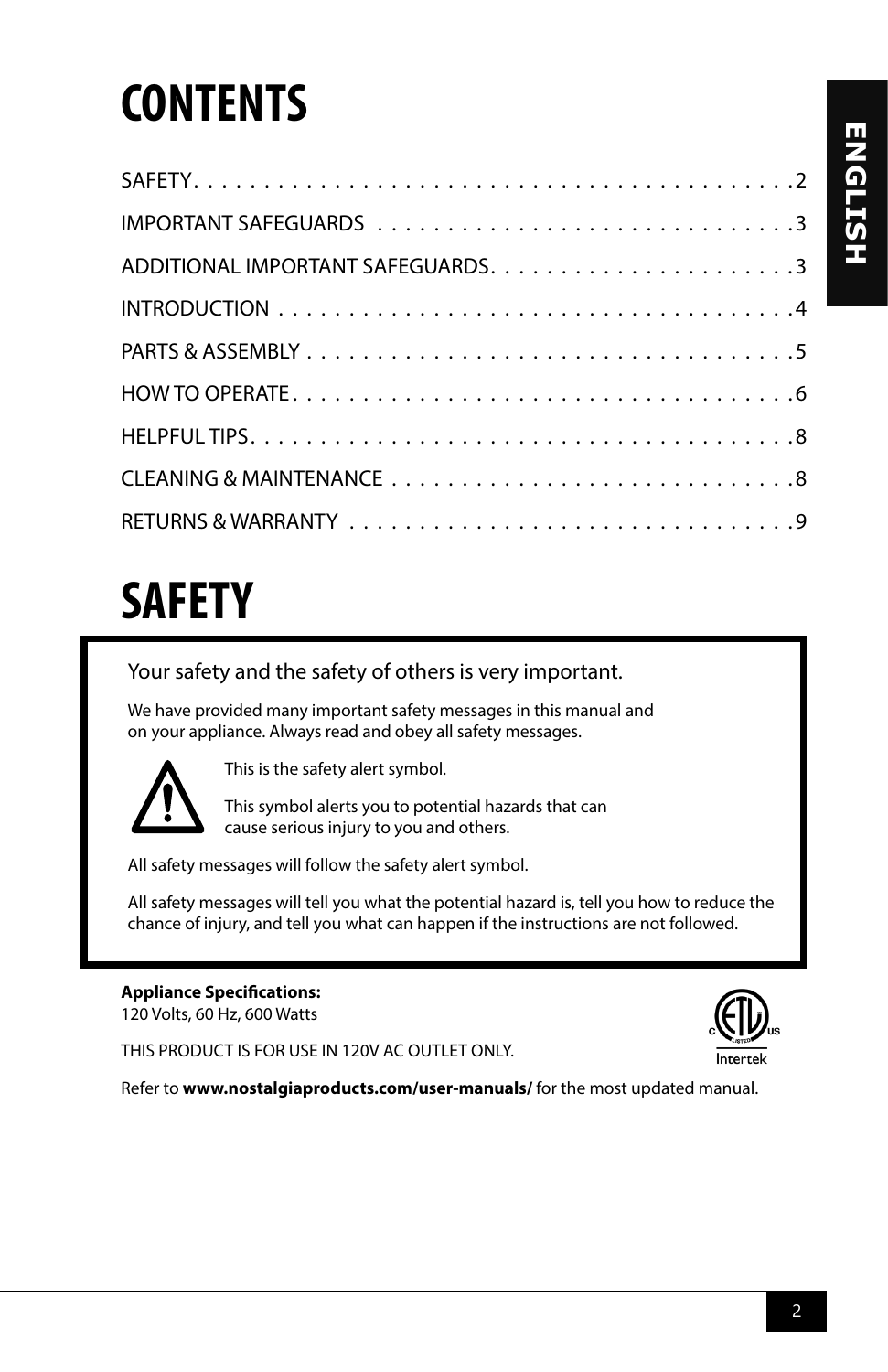## **IMPORTANT SAFEGUARDS**

**A person who has not read and understood all operating and safety instructions is not qualified to operate this appliance. All users of this appliance must read and understand this Instruction Manual before operating or cleaning this appliance.**

**When using electrical appliances, basic safety precautions should always be followed, including:**

- **1. Read all instructions before operating this appliance.**
- 2. DO NOT TOUCH the hot surfaces. Use handles or knobs.
- 3. This appliance is NOT A TOY.
- 4. Keep out of reach of children.
- 5. Unsupervised young children and cognitively challenged individuals should never operate this appliance.
- 6. Close supervision is necessary when any appliance is used by or near children.
- 7. To protect against electrical shock do not immerse cord, plug or any part of this unit in water or other liquids.
- 8. Do not operate this appliance when parts are missing or broken.
- 9. Unplug from outlet when not in use, before removing parts and before cleaning. Allow to cool before putting on or taking off any parts, and before cleaning.
- 10. DO NOT operate any appliance with a damaged cord or plug, or after the appliance malfunctions, or if the appliance has been damaged in any manner. Return the appliance to the nearest repair shop for examination, repair or adjustment.
- 11. The manufacturer does not recommend the use of accessory attachments other than what is provided by the manufacturer. Use of attachments may cause injuries.
- 12. DO NOT use the appliance for other than its intended use.
- 13. DO NOT use outdoors. FOR HOUSEHOLD USE ONLY.
- 14. DO NOT place on or near a hot gas or electric burner, or in a heated oven.
- 15. DO NOT put any parts of this appliance in dishwasher.
- 16. DO NOT let cord hang over edge of table or counter, or touch not surfaces.
- 17. NEVER leave unit unattended while in use or when plugged into an outlet.
- 18. Extreme caution must be used when moving an appliance containing hot food.
- 19. Always attach plug to appliance first, then plug cord in the wall outlet. To disconnect, turn any control to "off," then remove plug from wall outlet.

## **ADDITIONAL IMPORTANT SAFEGUARDS**

#### **Operating Safety Precautions**

- 1. The attached base can not be used for other than intended use.
- 2. Do not operate the appliance without anything in it to avoid damaging the heat elements.
- 3. Do not let the cord hang over the edge of a table or counter or touch a hot surface.
- 4. Do not place on or near a hot gas or electric burner or in a heated oven.
- 5. Keep hands and utensils out of container while blending to reduce the risk of severe injury to persons or damage to the blender.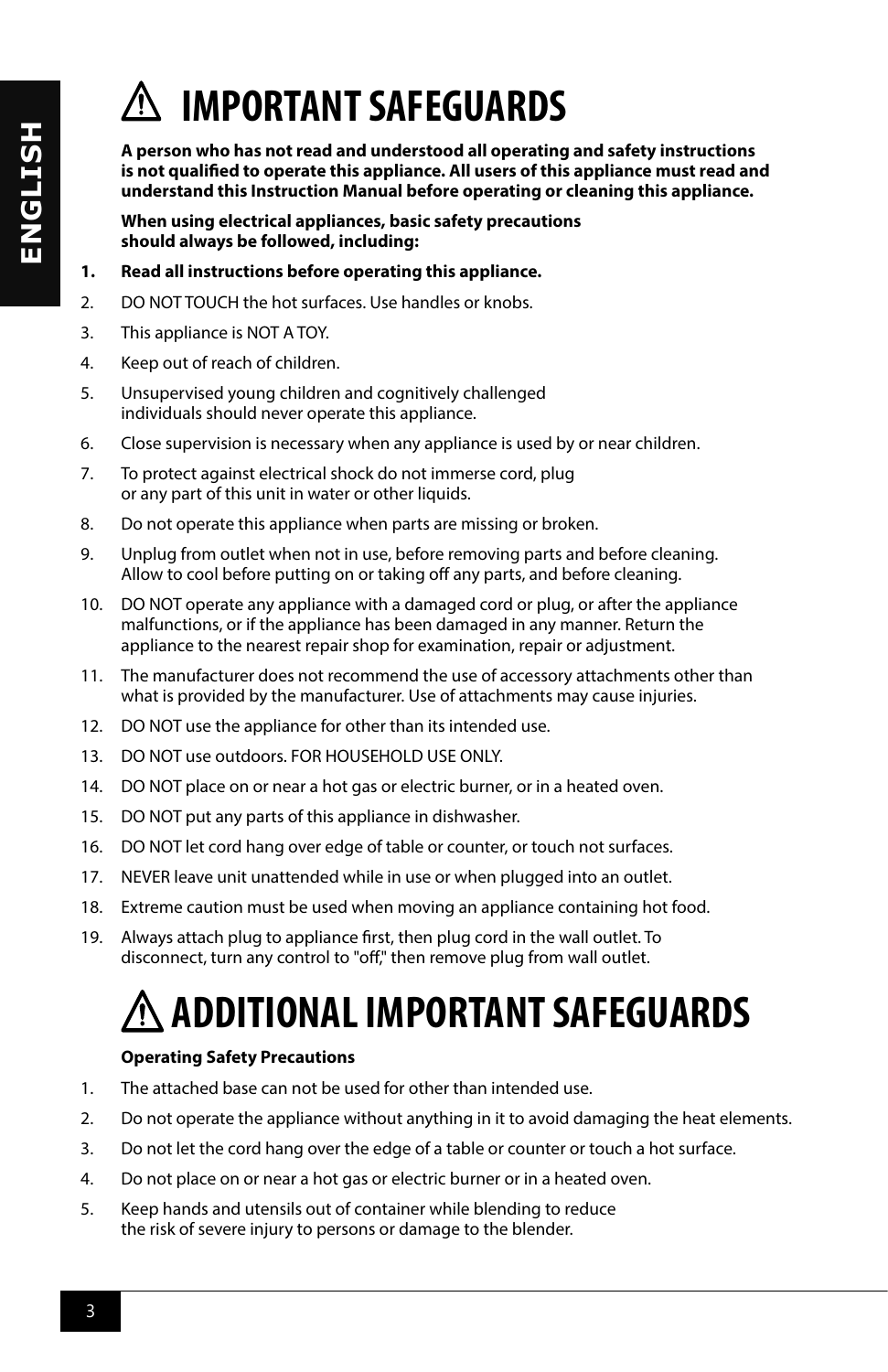- 6. Do not touch the hot surface. Use the handle or the button.
- 7. Extreme caution must be used when moving an appliance containing hot milk.
- 8. The use of attachments not recommended or sold by manufacturer may cause fire, electric shock or injury.
- 9. The appliance only used for frothing and heating milk. Do not use the appliance for other than intended use.
- 10. Always operate the appliance with cover in place.
- 11. Scalding may occur if the lid is removed during the brewing cycles.

#### **Instructions for the Electrical Cord and Plug**

- 1. This appliance has a polarized plug (one blade is wider than the other). To reduce the risk of electrical shock, this plug is intended to fit into a polarized outlet only one way. **If the plug does not fit fully into the outlet, reverse the plug. If it still does not fit, contact a qualified electrician. Do not attempt to modify the plug in any way.**
- 2. A short power supply cord is provided to reduce the risk resulting from becoming entangled or tripping over a long cord.
- 3. If a long detachable power-supply cord or extension cord is used:
	- Extension cords can be used if care is exercised in their use.
	- The marked electrical rating of the cord or extension cord should be at least as great as the electrical rating of the appliance.
	- When using a longer cord or extension cord, make sure that the cord does not drape over a countertop or tabletop where it can be pulled on or tripped over unintentionally.
- 4. The manufacturer does not recommend using this machine in countries that do not support 120V AC even if a voltage adapter, transformer, or converter is in use.

### **SAVE THESE INSTRUCTIONS!**

### **INTRODUCTION**

Congratulations on your purchase of the HomeCraft Milk Frother! Enjoy the rich taste of barista-styled froth! This milk frother has four functions - Warm & Thick Foam, Warm & Thin Foam, Warm Milk and Cold Foam! Perfect for making cappuccinos, coffee, macchiatos, lattes, hot chocolate & espresso!

Features include:

- Perfect for making cappuccinos, coffee, macchiatos, lattes, hot chocolate, espresso
- Simple warm/cold milk froth in 40 seconds
- Detachable froth paddle for easy cleaning
- 360-degree cordless design
- Double wall insulated with ergonomic handle
- LED indicator light with automatic shutoff
- Removable transparent lid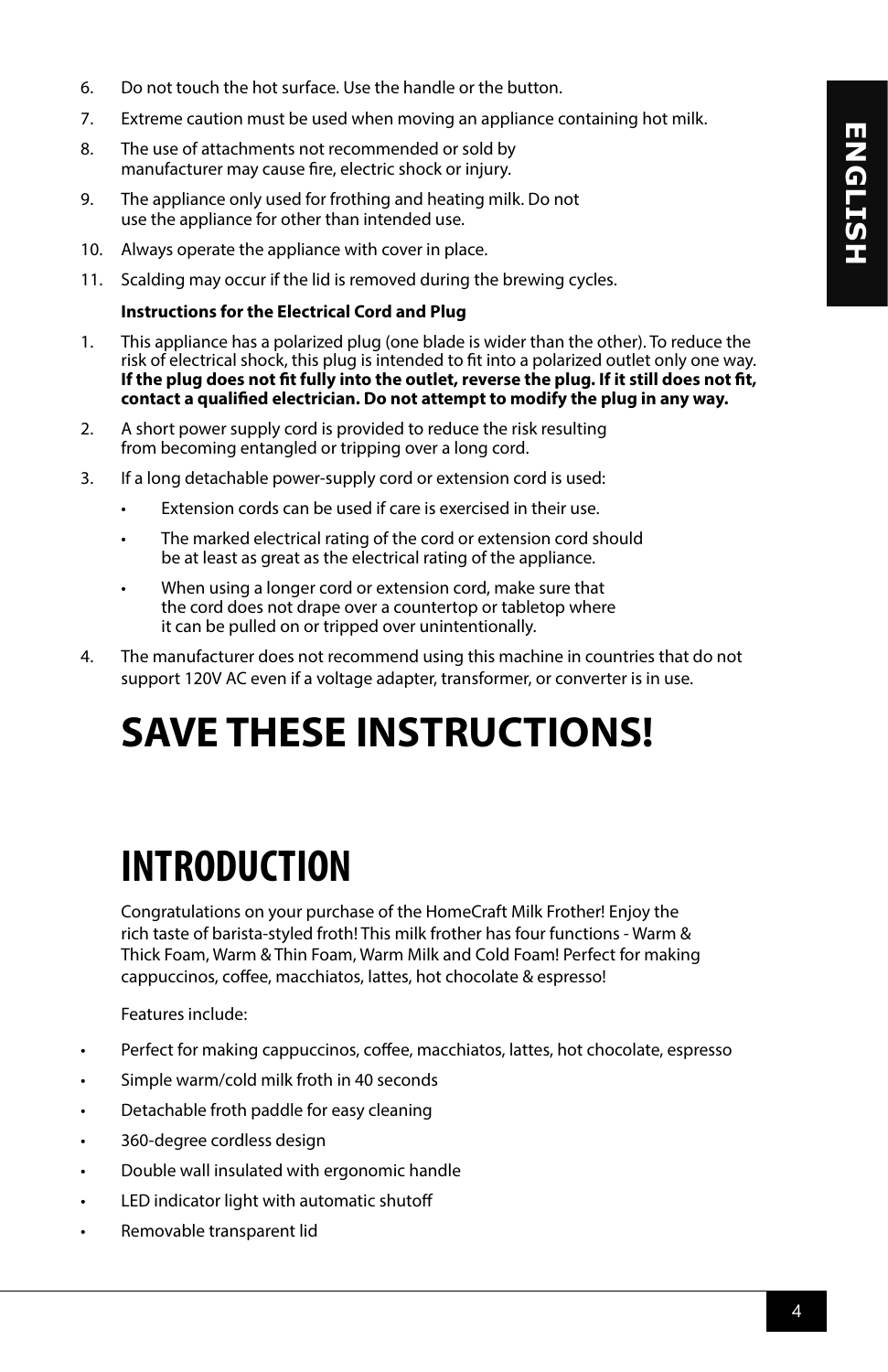### **PARTS & ASSEMBLY**

Your MILK FROTHER requires little assembly. Prior to use, wipe down the outside of the unit with a damp cloth and dry.

Do not attempt to assemble parts while the unit is running. Always assemble parts while unit is unplugged.





#### **FUNCTIONS:**

WARM & THICK FOAM

WARM & THIN FOAM

WARM MILK

COLD FROTH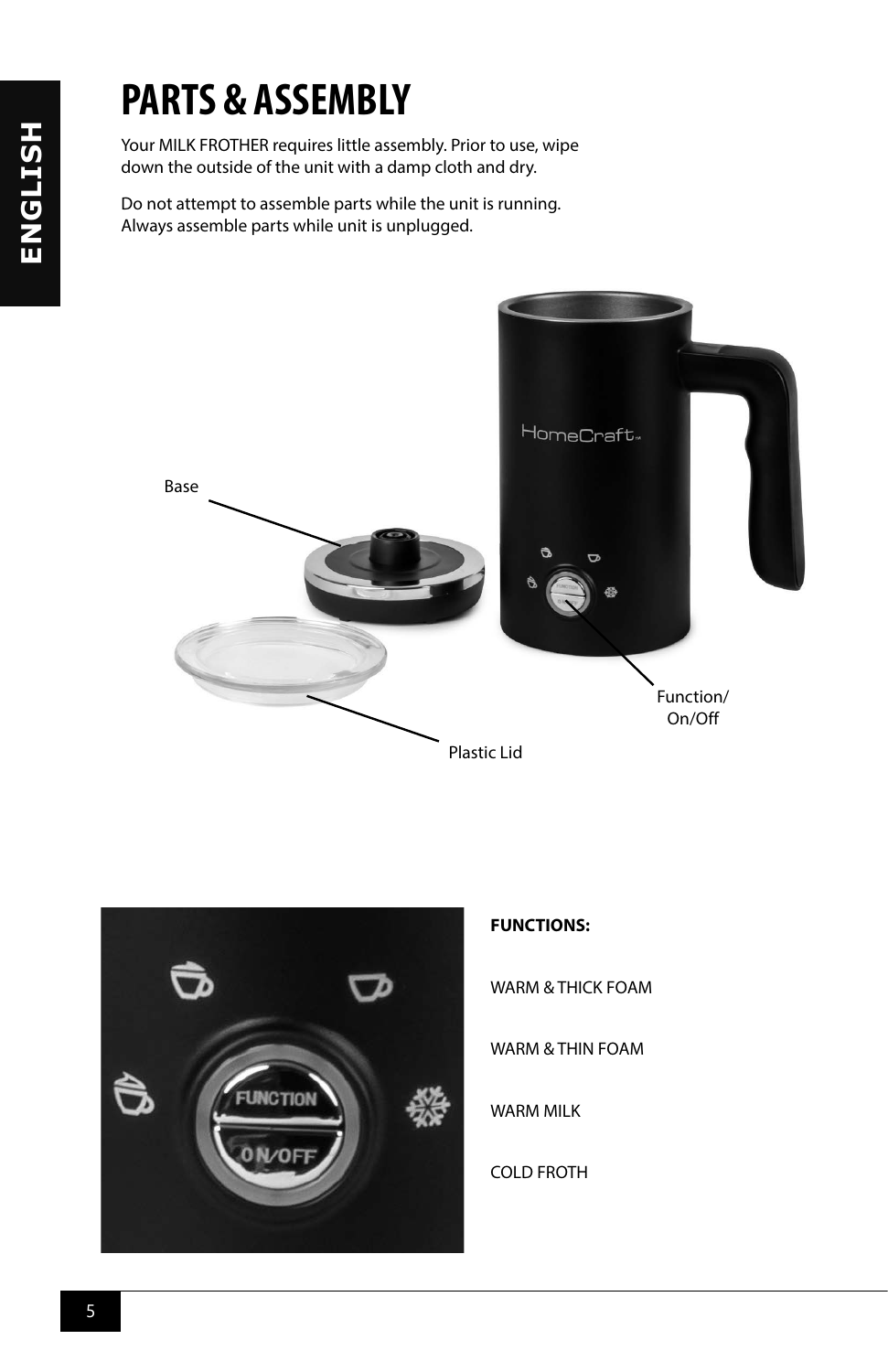### **HOW TO OPERATE**

Before first use, carefully unpack your MILK FROTHER, remove all packaging materials, and then follow the cleaning instructions under the CLEANING & MAINTENANCE section.

#### **WARM AND THICK FOAM**

- 1. Place the milk frother upright on a dry, sturdy and heatresistant surface near an electrical outlet.
- 2. Take the lid off and insert the frothing paddle onto the shaft on the bottom of the frother.
- 3. Fill the jar with the desired amount of milk and put the lid on.

**NOTE**: Minimum milk capacity for WARM & THICK FOAM is 3 oz. Max capacity is 5 oz. Refer to chart to decide how much milk to put in - type of milk used may vary.

- 4. Connect the plug into an electrical outlet and place frother onto base.
- 5. Press the FUNCTION button once and the WARM & THICK FOAM indicator light will illuminate.
- 6. Press the ON/OFF button to begin frothing process.

**NOTE**: This setting will take approximately 50 to 90 seconds. The frother will turn off automatically when cycle is finished. If you want to stop the frothing process at any moment, press ON/OFF button once.

7. Take frother off base, remove lid and pour out warm froth and enjoy.

**CAUTION**: Minimum 3 minutes rest time must be maintained between cycles otherwise frother will stop and will flash, indicating that it needs to cool down.

#### **WARM AND THIN FOAM**

- 1. Place the milk frother upright on a dry, sturdy and heatresistant surface near an electrical outlet.
- 2. Take the lid off and insert the frothing paddle onto the shaft on the bottom of the frother.
- 3. Fill the jar with the desired amount of milk and put the lid on.

**NOTE**: Minimum milk capacity for WARM & THIN FOAM is 3 oz. Max capacity is 5 oz. Refer to chart to decide how much milk to put in - type of milk used may vary.

- 4. Connect the plug into an electrical outlet and place frother onto base.
- 5. Press the FUNCTION button twice and the WARM & THIN FOAM indicator light will illuminate.
- 6. Press the ON/OFF button to begin frothing process.

**NOTE**: This setting will take approximately 50 to 90 seconds. The frother will turn off automatically when cycle is finished. If you want to stop the frothing process at any moment, press ON/OFF button once.

7. Take frother off base, remove lid and pour out warm froth and enjoy.

**CAUTION**: Minimum 3 minutes rest time must be maintained between cycles otherwise frother will stop and will flash, indicating that it needs to cool down.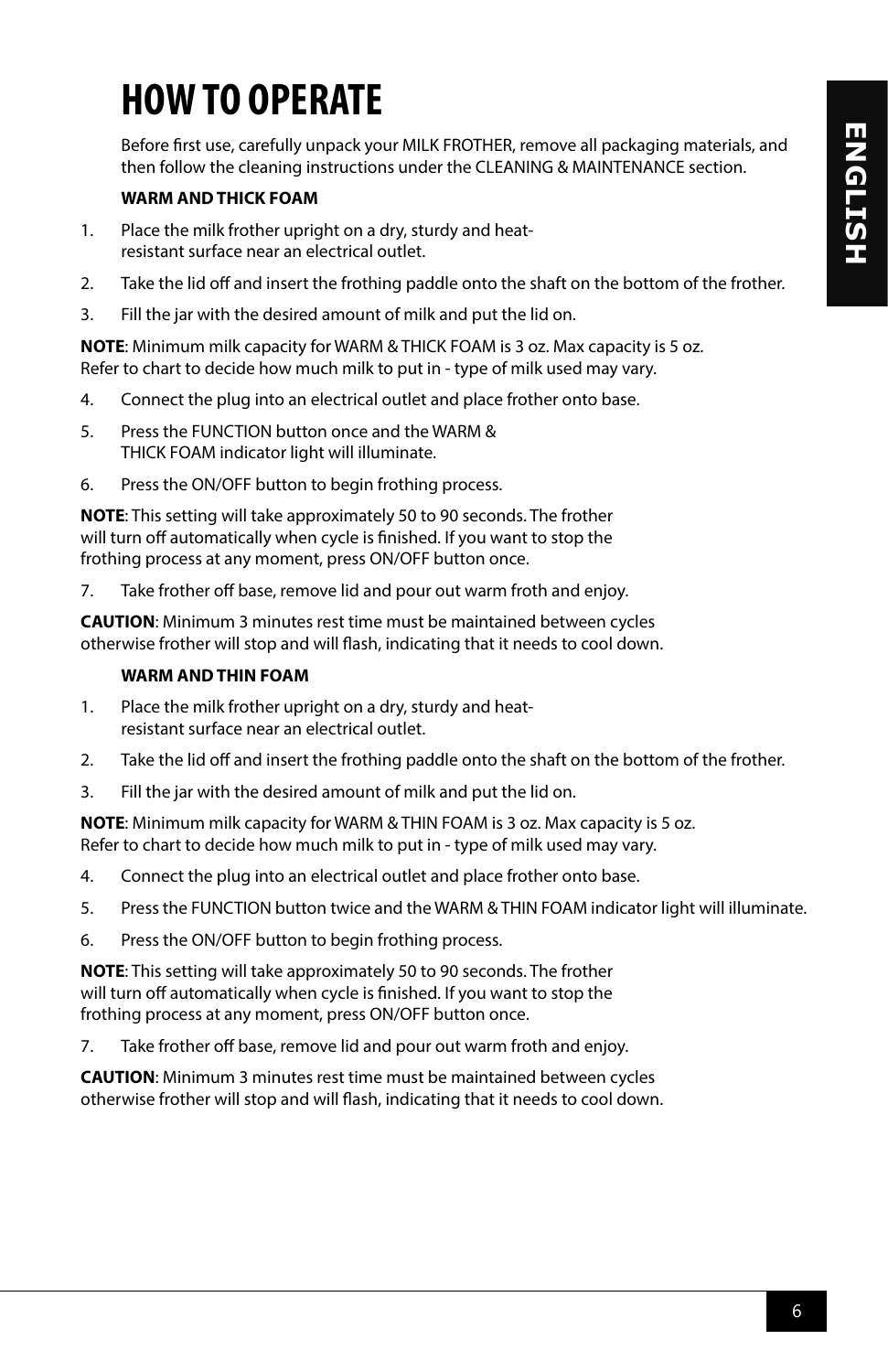#### **WARM MILK**

- 1. Place the milk frother upright on a dry, sturdy and heatresistant surface near an electrical outlet.
- 2. Take the lid off and insert the frothing paddle onto the shaft on the bottom of the frother.
- 3. Fill the jar with the desired amount of milk and put the lid on.

**NOTE**: Minimum milk capacity for WARMING MILK is 3 oz. Max capacity is 16 oz. Refer to chart to decide how much milk to put in - type of milk used may vary.

- 4. Connect the plug into an electrical outlet and place frother onto base.
- 5. Press the FUNCTION button three times and the WARMING MILK indicator light will illuminate.
- 6. Press the ON/OFF button to begin process.

**NOTE**: This setting will take approximately 135 seconds. The frother will turn off automatically when cycle is finished. If you want to stop the frothing process at any moment, press ON/OFF button once.

7. Take frother off base, remove lid and pour out warm milk and enjoy.

**CAUTION**: Minimum 3 minutes rest time must be maintained between cycles otherwise frother will stop and will flash, indicating that it needs to cool down.

#### **COLD FROTH**

- 1. Place the milk frother upright on a dry, sturdy and heatresistant surface near an electrical outlet.
- 2. Take the lid off and insert the frothing paddle onto the shaft on the bottom of the frother.
- 3. Fill the jar with the desired amount of milk and put the lid on.

**NOTE**: Minimum milk capacity for COLD FROTH is 3 oz. Max capacity is 5 oz. Refer to chart to decide how much milk to put in - type of milk used may vary.

- 4. Connect the plug into an electrical outlet and place frother onto base.
- 5. Press the FUNCTION button four times and the COLD FROTH indicator light will illuminate.
- 6. Press the ON/OFF button to begin process.

**NOTE**: This setting will take approximately 50 to 90 seconds. The frother will turn off automatically when cycle is finished. If you want to stop the frothing process at any moment, press ON/OFF button once.

7. Take frother off base, remove lid and pour out the froth and enjoy.

**CAUTION**: Minimum 3 minutes rest time must be maintained between cycles otherwise frother will stop and will flash, indicating that it needs to cool down.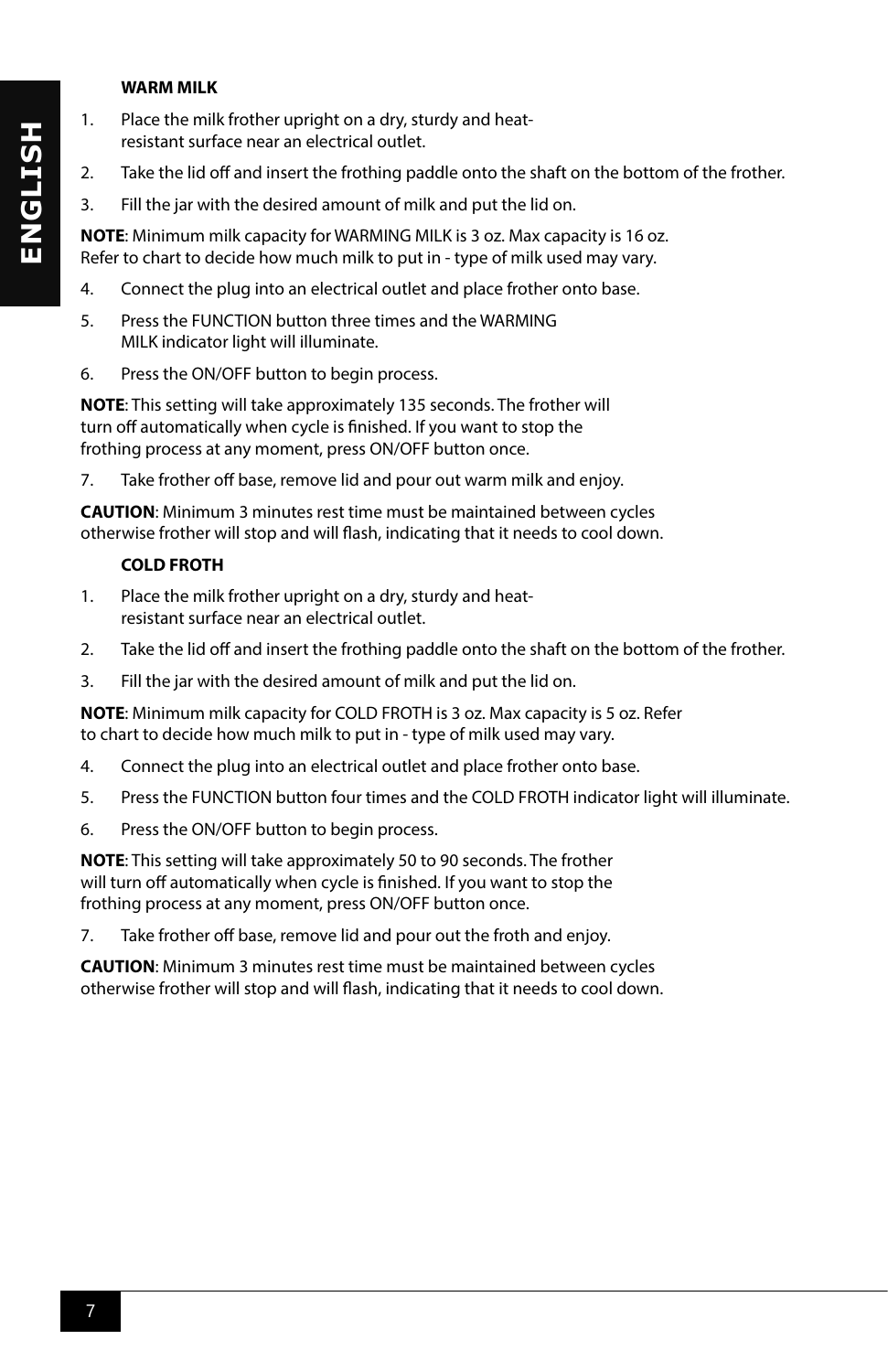#### **FROTH CHART**

**NOTE**: These are approximate times only. Using different types of milk may vary.

| <b>FUNCTION</b>              | <b>MIN/MAX CAPACITY</b> | <b>TIME</b> | <b>FROTH PRODUCED</b> |
|------------------------------|-------------------------|-------------|-----------------------|
| <b>WARM &amp; THICK FOAM</b> | 3 OZ. MIN               | 50 SECONDS  | 10 OZ.                |
|                              | 5 OZ. MAX               | 90 SECONDS  | 16 OZ.                |
| WARM & THIN FOAM             | 3 OZ. MIN               | 50 SECONDS  | 8 OZ.                 |
|                              | 5 OZ. MAX               | 90 SECONDS  | 14 OZ.                |
| <b>WARMING ONLY</b>          | 3 OZ. MIN               | 135 SECONDS | 3 OZ.                 |
|                              | 10 OZ. MAX              |             | 10 OZ.                |
| <b>COLD FROTH</b>            | 3 OZ. MIN               | 50 SECONDS  | 7 OZ.                 |
|                              | 5 OZ. MAX               | 90 SECONDS  | 12 OZ.                |

### **HELPFUL TIPS**

- Iff adding frothed milk to a hot drink, prepare the beverage while frother is in use. Serve immediately for best flavor.
- All kinds of milk can be used with this appliance (Whole, 2%, 1%, skim, soy milk, almond milk, rice milk). Skim milk will produce the thickest, most stable froth. Soy milk will produce froth with somewhat larger bubbles, but the froth is not as stable.
- Do not use anything other than milk in the frother. Other items like flavoring, coffee, or hot chocolate may damage the unit. If you do use any of these products be sure to clean immediately.

### **CLEANING & MAINTENANCE**

- 1. Always disconnect the appliance from the power outlet and allow it cooling down before cleaning.
- **2. CAUTION**: Never immerse the jar, power cord in water, or allow moisture to contact with these parts.
- 3. Wash lid with water and mild detergent. The lid is not dishwasher safe component. Rinse thoroughly and dry.
- 4. Remove the mixing paddle or frothing paddle, and wash them completely in warm water.
- 5. Wash the inner of jar with a combination of a mild detergent and water and then wipe clean with a soft damp cloth.
- 6. Wipe the appearance of jar with a soft damp cloth or cleaner, never use a poisonous cleaner. Any other servicing should be performed by an authorized service representative.

**NOTE**: Do not use chemical, steel, wooden or abrasive cleaners to clean the outside of the appliance to prevent the gloss loss.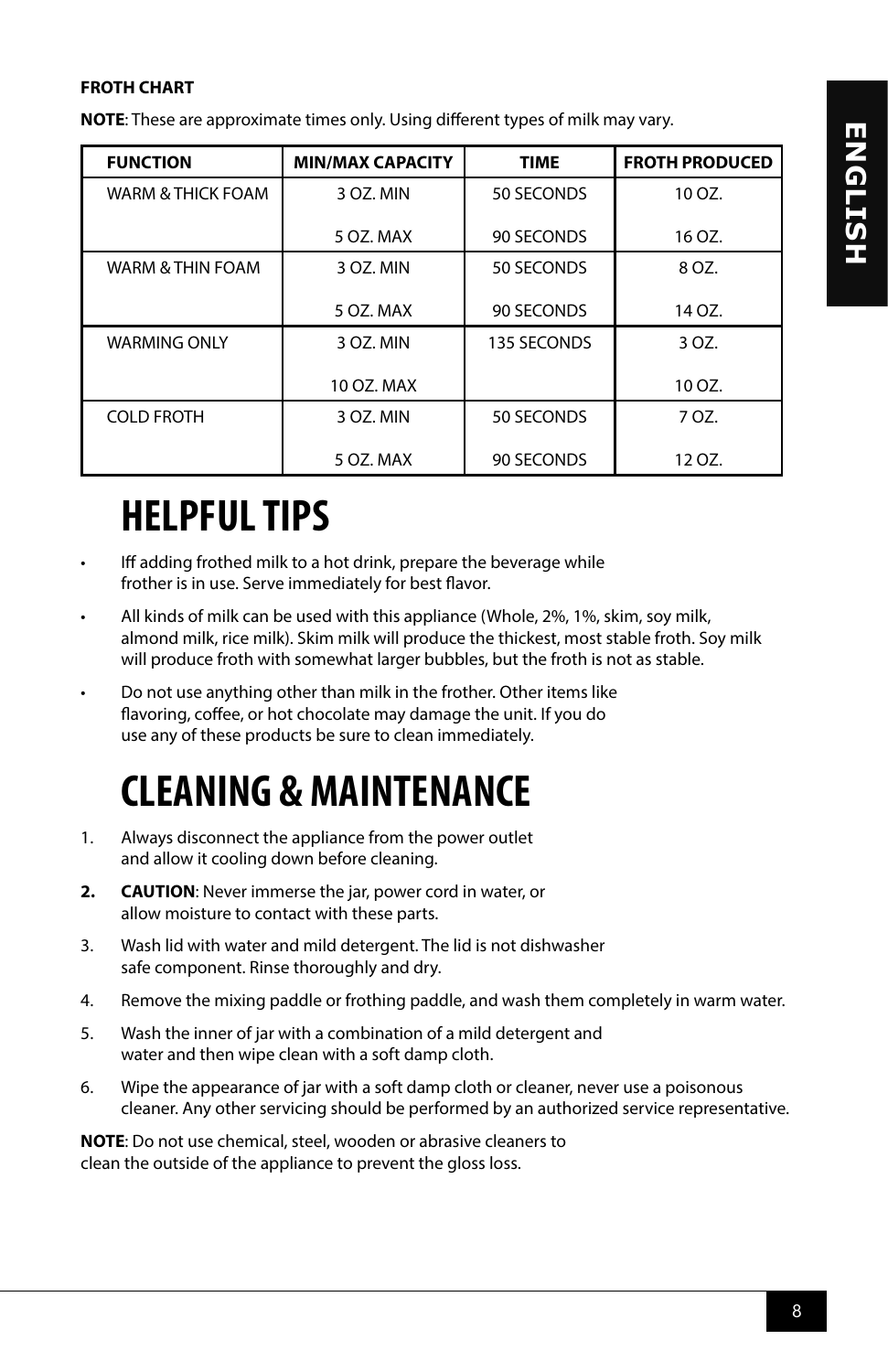## **RETURNS & WARRANTY**

SHOULD YOUR UNIT NOT WORK OR IF DAMAGED WHEN YOU FIRST TAKE IT OUT OF THE BOX, PLEASE RETURN IT TO THE PLACE OF PURCHASE IMMEDIATELY.

#### **HOMECRAFT MILK FROTHER / HCMF4BK**

Should you have any questions, please contact us via email or at the customer service number listed below between the hours of 8:00 AM and 5:00 PM, Monday through Friday, Central Standard Time.

#### **Distributed by:**

Nostalgia Products LLC 1471 Partnership Dr. Green Bay, WI 54304-5685 Customer Service Phone: (920) 347-9122 Web: www.nostalgiaproducts.com

#### **Customer Service Inquiry**

To submit a Customer Service inquiry, go to www.nostalgiaproducts.com and fill out the Customer Service Inquiry form and click the Submit button.

A representative will contact you as soon as possible.

#### **Product Warranty Terms**

Nostalgia Products LLC (the "Company") hereby warrants that for a period of one (1) year from the date of original purchase, this product will be free of defects in material and workmanship under normal home use, provided that the product is operated and maintained in accordance with the operating instructions. As the sole and exclusive remedy under this warranty, the Company will at its discretion either repair or replace the product found to be defective, or issue a refund on the product during the warranty period. This warranty is only available to the original retail purchaser of the product from the date of initial retail purchase, and is only valid with the original sales receipt, as proof of purchase date is required to obtain warranty benefits. All warranty claims must be brought to the attention of the Company within the warranty period and no later than 30 days of the failure to perform. This warranty does not cover normal wear or damage caused by shipping, mishandling, misuse, accident, alteration, improper replacement parts, or other than ordinary household use. You may be required to return the product (with shipping prepaid by you) for inspection and evaluation. Return shipping costs are not refundable. The Company is not responsible for returns damaged or lost in transit. Unless otherwise specifically permitted by the operating instructions, this warranty applies to indoor household use only. In order to obtain service under this warranty, please contact the Company at the telephone number listed above or by filling out the Customer Service Inquiry Form located at www.nostalgiaproducts.com. Warranty valid only in USA and Canada.

This warranty is in lieu of all other warranties, expressed or implied, including warranties of merchantability and fitness for a particular purpose, which are hereby excluded to the extent permitted by law. In no event shall the Company be liable for any indirect, incidental, consequential, or special damages arising out of or in connection with this product or the use thereof. Some states, provinces or jurisdictions do not permit the exclusion or limitation of incidental or consequential damages, so the foregoing exclusion or limitation may not apply to you.

#### **This warranty does not apply to re-manufactured merchandise.**

Please read the operating instructions carefully. Failure to comply with the operating instructions will void this warranty.

#### **For more information, visit us online at www.nostalgiaproducts.com.**

Like us on Facebook at www.facebook.com/NostalgiaElectrics. Follow our boards on Pinterest at www.pinterest.com/nostalgiaelctrx. Tweet along with us on Twitter at www.twitter.com/NostalgiaElctrx.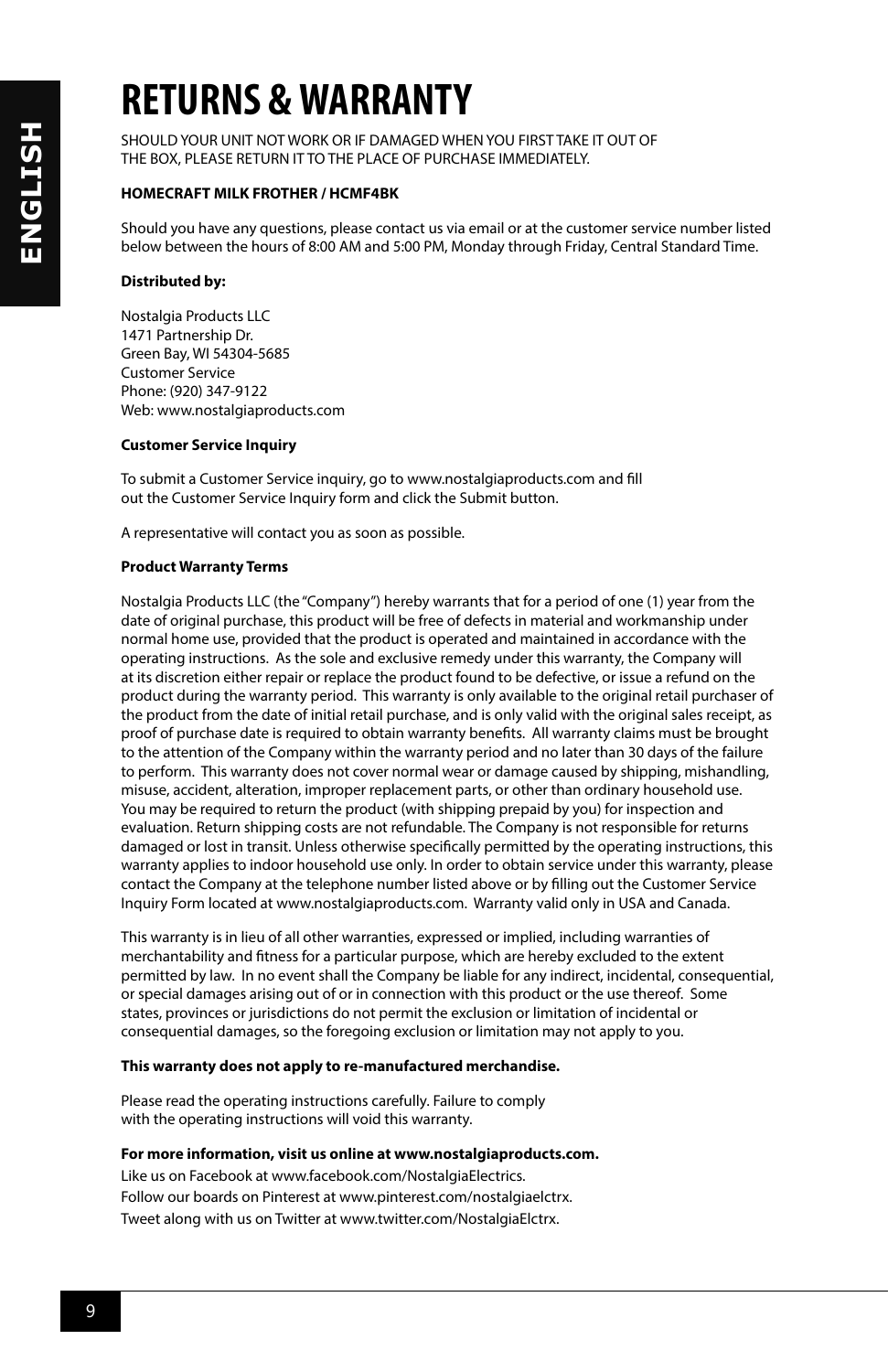# **TABLE DES MATIÈRES**

| PRÉCAUTIONS IMPORTANTES ADDITIONNEL12 |
|---------------------------------------|
|                                       |
|                                       |
|                                       |
|                                       |
|                                       |
|                                       |
|                                       |

# **SÉCURITÉ**

Votre sécurité est très importante, ainsi que celle des autres.

De nombreux messages importants de sécurité se trouvent dans le présent manuel et sur votre appareil. Toujours lire et respecter les consignes de sécurité.



Ceci est le symbole d'alerte de sécurité.

Ce symbole vous alerte des dangers potentiels qui peuvent vous causer des blessures graves et autres.

Tous les messages de sécurité suivront le symbole d'alerte de sécurité.

Tous les avis sécuritaires indiqueront le danger potentiel, la façon dont vous pouvez réduire vos chances de blessure et vous indiqueront les conséquences potentielles si vous ne suivez pas ces consignes à la lettre.

#### **Spécifications de l'appareil :**

120 Volts, 60 Hz, 600 Watts

CE PRODUIT EST DESTINÉ POUR UNE PRISE DE 120V AC UNIQUEMENT.



Se reporter au site **www.nostalgiaproducts.com/usermanuals/** pour la version la plus récente.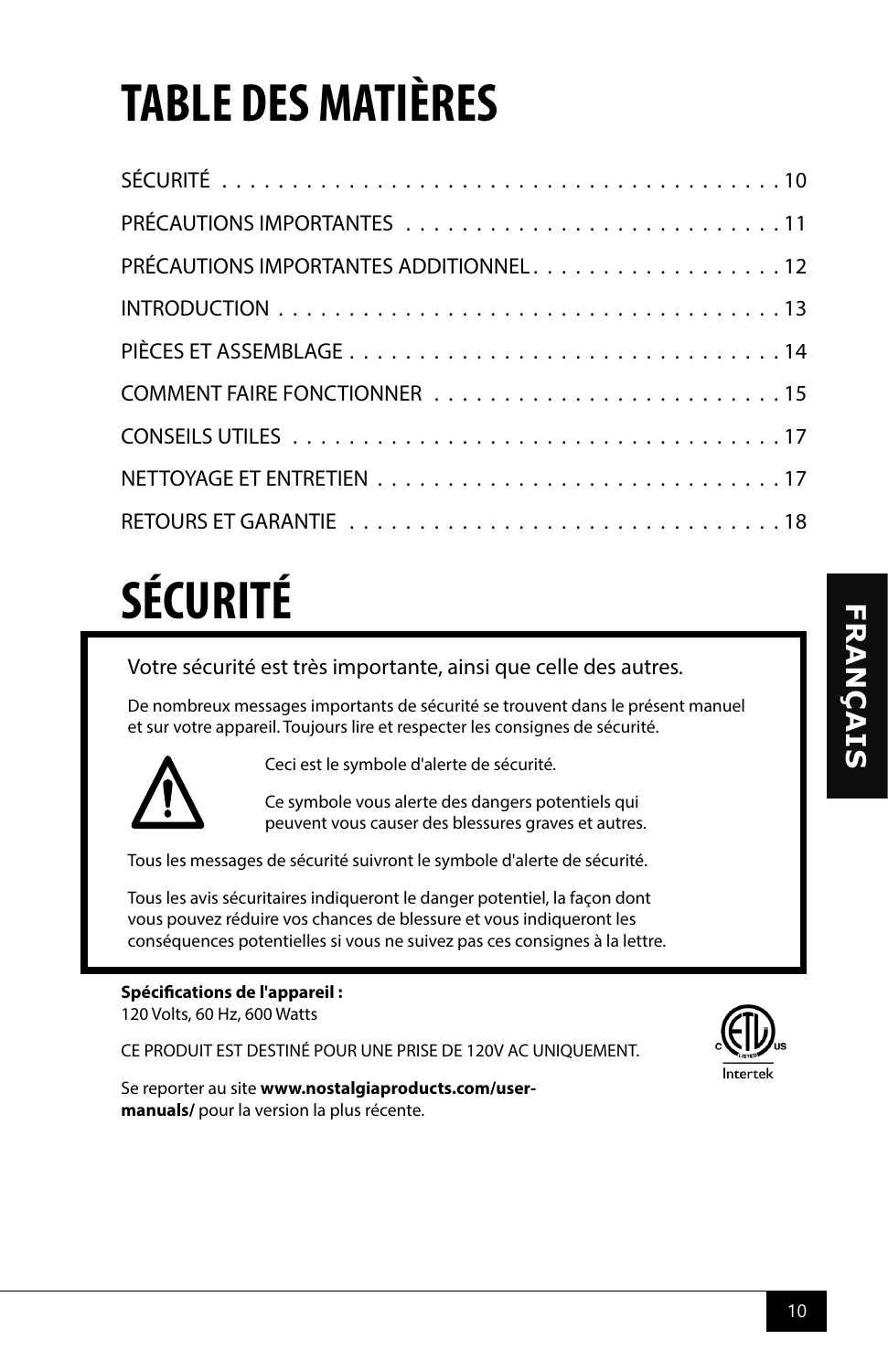## **PRÉCAUTIONS IMPORTANTES**

**Une personne qui n'a pas lu et compris toutes les instructions de fonctionnement et de sécurité n'est pas qualifiée pour faire fonctionner cet appareil. Tous les utilisateurs de cet appareil doivent lire et comprendre ce mode d'emploi avant d'utiliser ou de nettoyer cet appareil.**

**Lorsque l'on utilise un appareil électrique, il faut toujours respecter les précautions de base, y comprises celles-ci :**

- **1. Lisez toutes les instructions avant d'utiliser cet appareil.**
- 2. NE TOUCHEZ PAS aux surfaces chaudes. Utiliser les poignées ou les cadrans.
- 3. Cet appareil n'est PAS UN JOUET.
- 4. Ne pas laisser à la portée des enfants.
- 5. Les jeunes enfants non supervisés ainsi que les personnes intellectuellement atteintes ne doivent jamais faire fonctionner cet appareil.
- 6. Une surveillance étroite est nécessaire lorsque tout appareil est utilisé par ou à proximité des enfants.
- 7. Pour protéger contre les chocs électriques ne pas submerger le cordon, la fiche ou une partie de cette unité dans l'eau ou d'autres liquides.
- 8. Ne pas utiliser cet appareil lorsque les pièces sont manquantes ou brisées.
- 9. Toujours débrancher la prise lorsque l'appareil n'est pas en fonctionnement, avant de retirer les pièces et faire le nettoyage. Laisser refroidir avant de remettre ou de retirer les pièces et avant de faire le nettoyage.
- 10. NE PAS utiliser l'appareil ayant un cordon ou une fiche électrique endommagée, ni suivant un mauvais fonctionnement ou une détériorartion quelconque. Retournezle à l'atelier de réparation le plus proche pour examen, réparation ou réglage.
- 11. Le fabricant ne recommande pas l'utilisation d'accessoires autres que ceux fournis par le fabricant. L'utilisation d'accessoires peut causer des blessures.
- 12. N'employez PAS l'appareil pour une autre utilisation que celle pour laquelle elle à été conçue.
- 13. NE PAS utiliser l'appareil à l'extérieur. UNIQUEMENT POUR USAGE DOMESTIQUE.
- 14. NA PAS placer sur ou près d'un brûleur à gaz ou électrique ou dans un four chauffé.
- 15. NE PAS mettre aucunes des pièces de cet appareil au lave-vaisselle.
- 16. NE JAMAIS laisser le cordon dépasser sur le côté d'une table ou d'un comptoir ou toucher des surfaces chaudes.
- 17. Ne JAMAIS laisser l'appareil sans surveillance tout en cours d'utilisation ou lorsqu'il est branché sur une prise.
- 18. Soyez extrêmement prudent pour déplacer un appareil contenant des liquides chauds.
- 19. Toujours brancher la prise de l'appareil tout d'abord, puis branchez dans la prise murale. Pour débrancher l'appareil, remettre tous les boutons en mode « arrêt » (off), puis débranchez la fiche de la prise murale.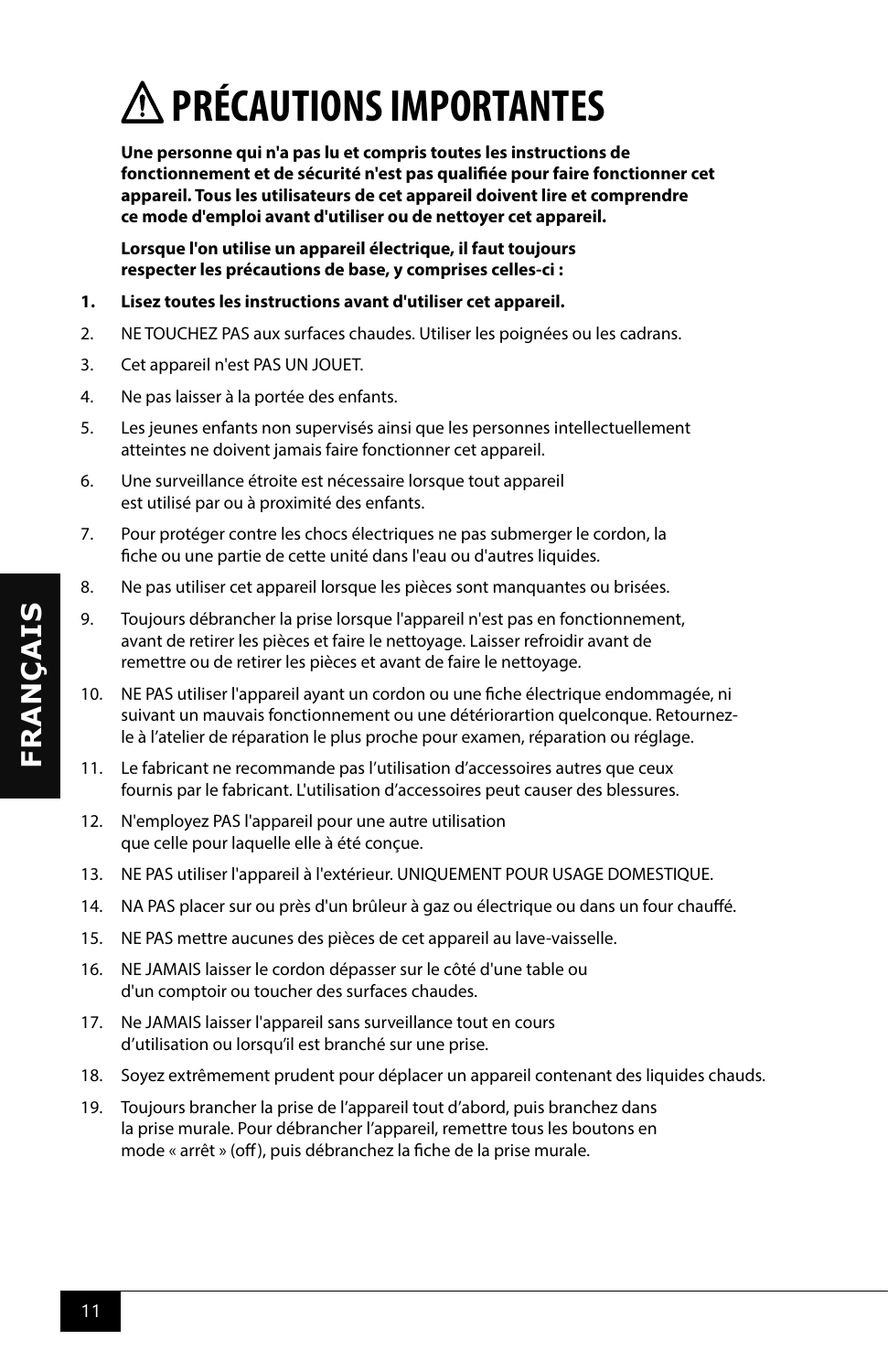## **PRÉCAUTIONS IMPORTANTES ADDITIONNEL**

#### **Mesures de sécurité pour le fonctionnement**

- 1. La base attachée ne peut pas être utilisée à des fins autres que celles prévues.
- 2. Ne pas faire fonctionner l'appareil à sec afin d'éviter d'endommager les éléments chauffants.
- 3. Ne pas laisser le câble d'alimentation pendre sur le bord d'une table ou d'un plan de travail, ni entrer en contact avec une surface chaude.
- 4. Ne pas placer sur ou près d'un brûleur à gaz ou électrique ou dans un four chauffé.
- 5. Gardez les mains et les ustensiles hors du récipient lors du mixage afin de réduire le risque de blessures graves ou d'endommagement du mixeur.
- 6. Ne pas toucher la surface chaude. Utilisez la poignée ou le bouton.
- 7. Soyez extrêmement prudent pour déplacer un appareil contenant des liquides chauds.
- 8. L'utilisation d'accessoires qui ne sont pas recommandés ou vendus par le fabricant de cet appareil pourrait provoquer un incendie, une électrocution ou une blessure.
- 9. L'appareil est uniquement utilisé pour faire mousser et chauffer le lait. Ne pas utiliser l'appareil à toute autre fin que celle prévue.
- 10. Toujours faire fonctionner l'appareil avec son couvercle.
- 11. Des brûlures risquent de se produire si le couvercle est retiré pendant les cycles d'infusion.

#### **Instructions pour le cordon électrique et la prise**

- 1. Cet appareil possède une prise polarisée (une lame est plus large que l'autre). Pour réduire le risque de choc électrique, cette fiche est destinée à ne s'insérer dans une prise polarisée que d'une seule manière. Si la fiche ne s'insère pas complètement dans la prise de courant, inversez la fiche. Si elle ne s'adapte toujours pas, contactez un électricien qualifié. N'essayez pas de modifier la fiche de quelque manière que ce soit.
- 2. Un cordon d'alimentation court est fourni pour réduire le risque de s'emmêler ou de trébucher sur un long cordon.
- 3. Si un long cordon d'alimentation détachable ou une rallonge est utilisé :
- 4. Les rallonges électriques peuvent être utilisées si l'on fait preuve de prudence dans leur utilisation.
- 5. La puissance électrique indiquée sur le cordon ou la rallonge doit être au moins aussi élevée que la puissance électrique de l'appareil.
- 6. Lorsque vous utilisez un cordon ou une rallonge plus long, assurez-vous que le cordon ne passe pas sur un comptoir ou une table où il pourrait être tiré ou sur lequel on pourrait trébucher involontairement.
- 7. Le fabricant ne recommande pas d'utiliser cet appareil dans les pays qui ne supportent pas le 120V AC, même si un adaptateur de tension, un transformateur ou un convertisseur est utilisé.

### **CONSERVEZ CES INSTRUCTIONS!**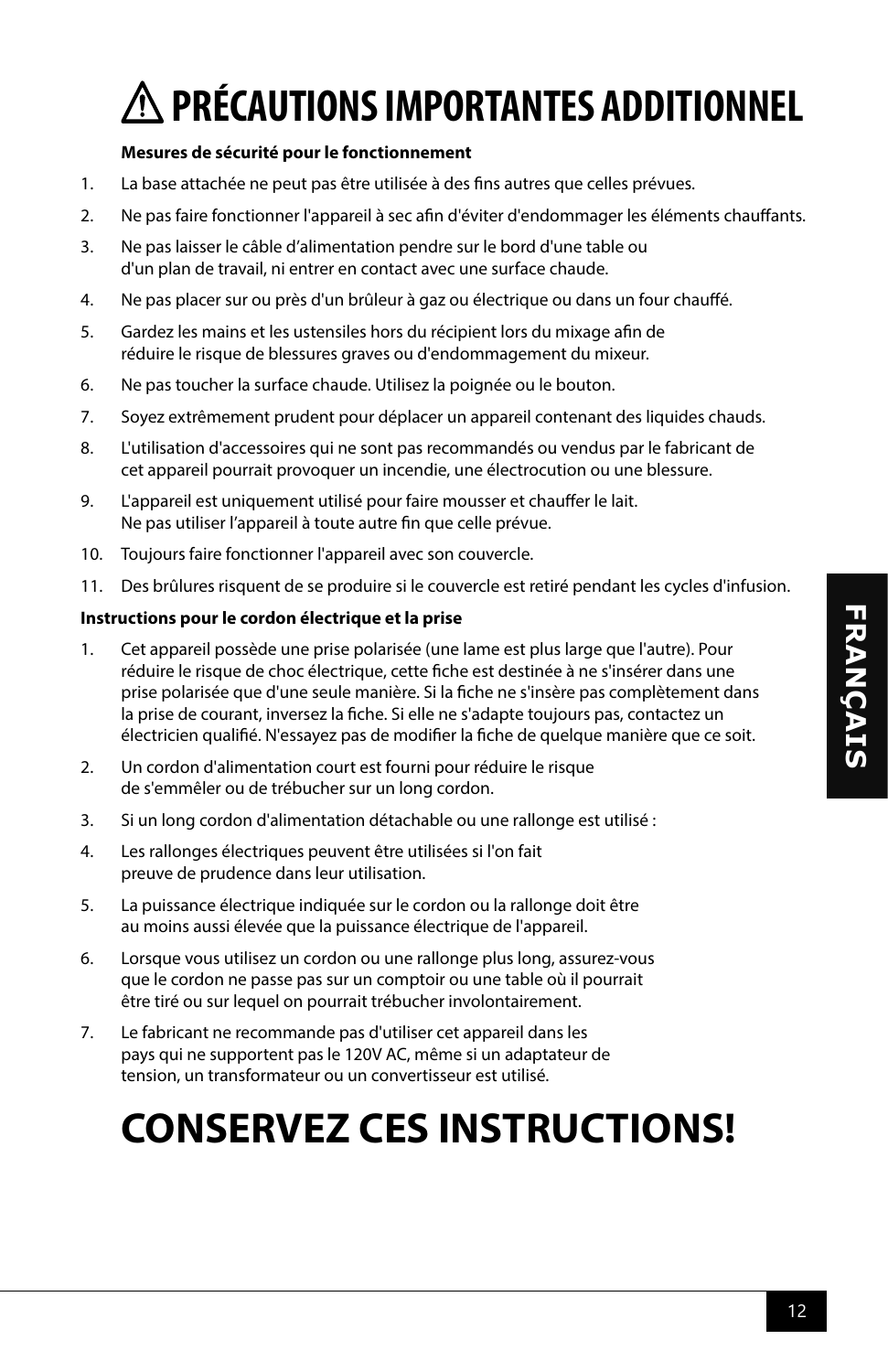## **INTRODUCTION**

Félicitations pour votre achat du mousseur à lait HomeCraft !Profitez du goût riche de la mousse de style barista !Ce mousseur à lait a quatre fonctions: mousse chaude et épaisse, mousse chaude et mince, lait chaud et mousse froide !Parfait pour faire des cappuccinos, du café, des macchiatos, des lattes, du chocolat chaud et de l'expresso !

Les fonctions comprennent :

- Parfait pour faire des cappuccinos, du café, des macchiatos, des lattes, du chocolat chaud et de l'expresso !
- Mousse de lait simple tiède / froide en 40 secondes
- Palette à mousse amovible pour un nettoyage facile
- Conception sans fil à 360 degrés
- Double paroi isolée avec poignée ergonomique
- Témoin DEL avec arrêt automatique
- Couvercle transparent amovible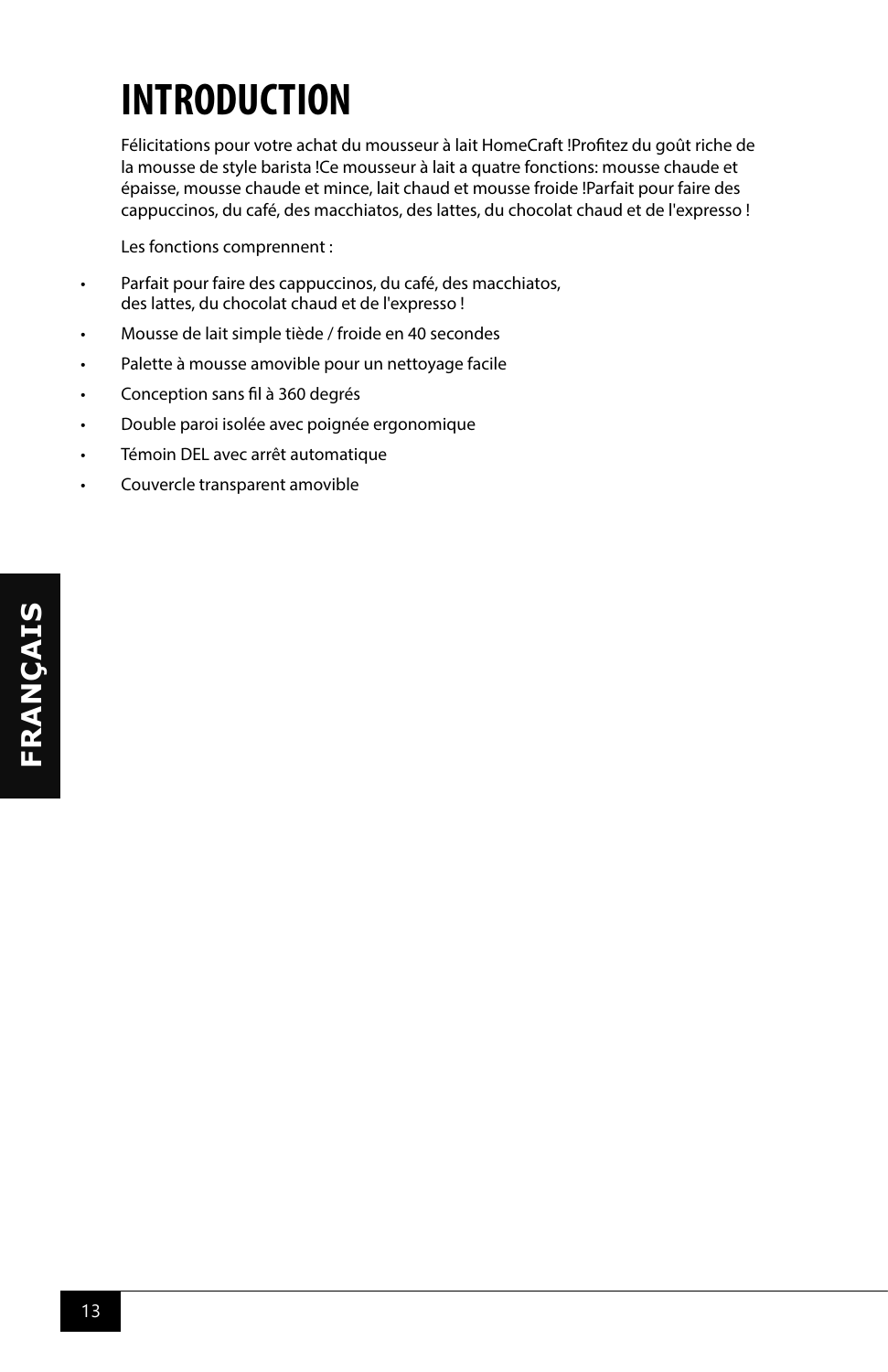## **PIÈCES ET ASSEMBLAGE**

Votre MOUSSEUR À LAIT nécessite peu de montage. Avant utilisation, essuyez l'extérieur de l'appareil avec un chiffon humide et séchez.

N'essayez pas d'assembler des pièces pendant que l'unité fonctionne. Assemblez toujours les pièces lorsque l'appareil est débranché.





#### **FONCTIONS :**

MOUSSE CHAUDE ET ÉPAISSE

MOUSSE CHAUDE ET FINE

LAIT CHAUD

FROID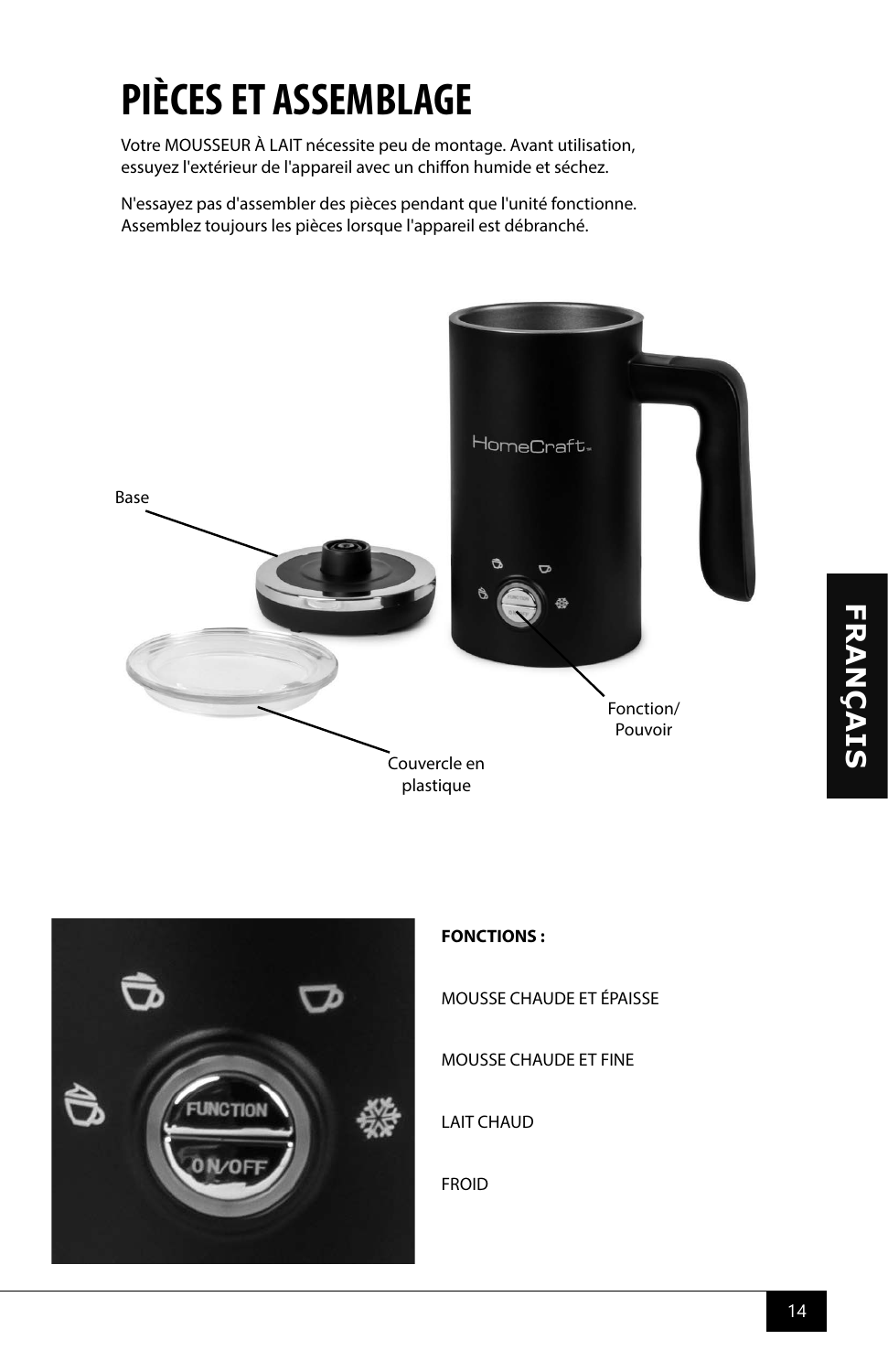## **COMMENT FAIRE FONCTIONNER**

Avant la première utilisation, déballez soigneusement votre MOUSSEUR À LAIT, retirez tous les matériaux d'emballage, puis suivez les instructions de nettoyage de la section NETTOYAGE ET ENTRETIEN.

#### **MOUSSE CHAUDE ET ÉPAISSE**

- 1. Placez le mousseur à lait à la verticale sur une surface sèche, solide et résistante à la chaleur près d'une prise électrique.
- 2. Retirez le couvercle et insérez la palette de moussage sur la tige au bas de la buse.
- 3. Remplissez le pot de la quantité de lait désirée et mettez le couvercle.

**REMARQUE :** La capacité minimale de lait pour la mousse chaude et épaisse est de 3 on. (89 ml).La capacité maximale est de 5 on. (148 ml)Reportez-vous au tableau pour décider de la quantité de lait à mettre- le type de lait utilisé peut varier.

- 4. Branchez la fiche dans une prise électrique et placez la buse sur la base.
- 5. Appuyez une fois sur le bouton FONCTION et le témoin lumineux TIÈDE ET MOUSSE ÉPAISSE s'allumera.
- 6. Appuyez sur le bouton ALLUMÉ / ÉTEINT pour commencer le processus de moussage.

**REMARQUE** : Ce réglage prendra environ 50 à 90 secondes. La buse s'éteint automatiquement lorsque le cycle est terminé. Si vous souhaitez arrêter le processus de moussage à tout moment, appuyez une fois sur le bouton ALLUMÉ / ÉTEINT.

7. Retirez le mousseur de la base, retirez le couvercle et versez la mousse chaude et dégustez.

**ATTENTION** : Un temps de repos minimum de 3 minutes doit être respecté entre les cycles, sinon la buse s'arrêtera et clignotera, indiquant qu'elle doit refroidir.

#### **MOUSSE CHAUDE ET MINCE**

- 1. Placez le mousseur à lait à la verticale sur une surface sèche, solide et résistante à la chaleur près d'une prise électrique.
- 2. Retirez le couvercle et insérez la palette de moussage sur la tige au bas de la buse.
- 3. Remplissez le pot de la quantité de lait désirée et mettez le couvercle.

**REMARQUE :** La capacité minimale de lait pour la mousse chaude et mince est de 3 on. (89 ml).La capacité maximale est de 5 on. (148 ml)Reportez-vous au tableau pour décider de la quantité de lait à mettre- le type de lait utilisé peut varier.

- 4. Branchez la fiche dans une prise électrique et placez la buse sur la base.
- 5. Appuyez deux fois sur le bouton FONCTION et le témoin lumineux TIÈDE ET MOUSSE MINCE s'allumera.
- 6. Appuyez sur le bouton ALLUMÉ / ÉTEINT pour commencer le processus de moussage.

**REMARQUE :** Ce réglage prendra environ 50 à 90 secondes. La buse s'éteint automatiquement lorsque le cycle est terminé. Si vous souhaitez arrêter le processus de moussage à tout moment, appuyez une fois sur le bouton ALLUMÉ / ÉTEINT.

7. Retirez le mousseur de la base, retirez le couvercle et versez la mousse chaude et dégustez.

**ATTENTION :** Un temps de repos minimum de 3 minutes doit être respecté entre les cycles, sinon la buse s'arrêtera et clignotera, indiquant qu'elle doit refroidir.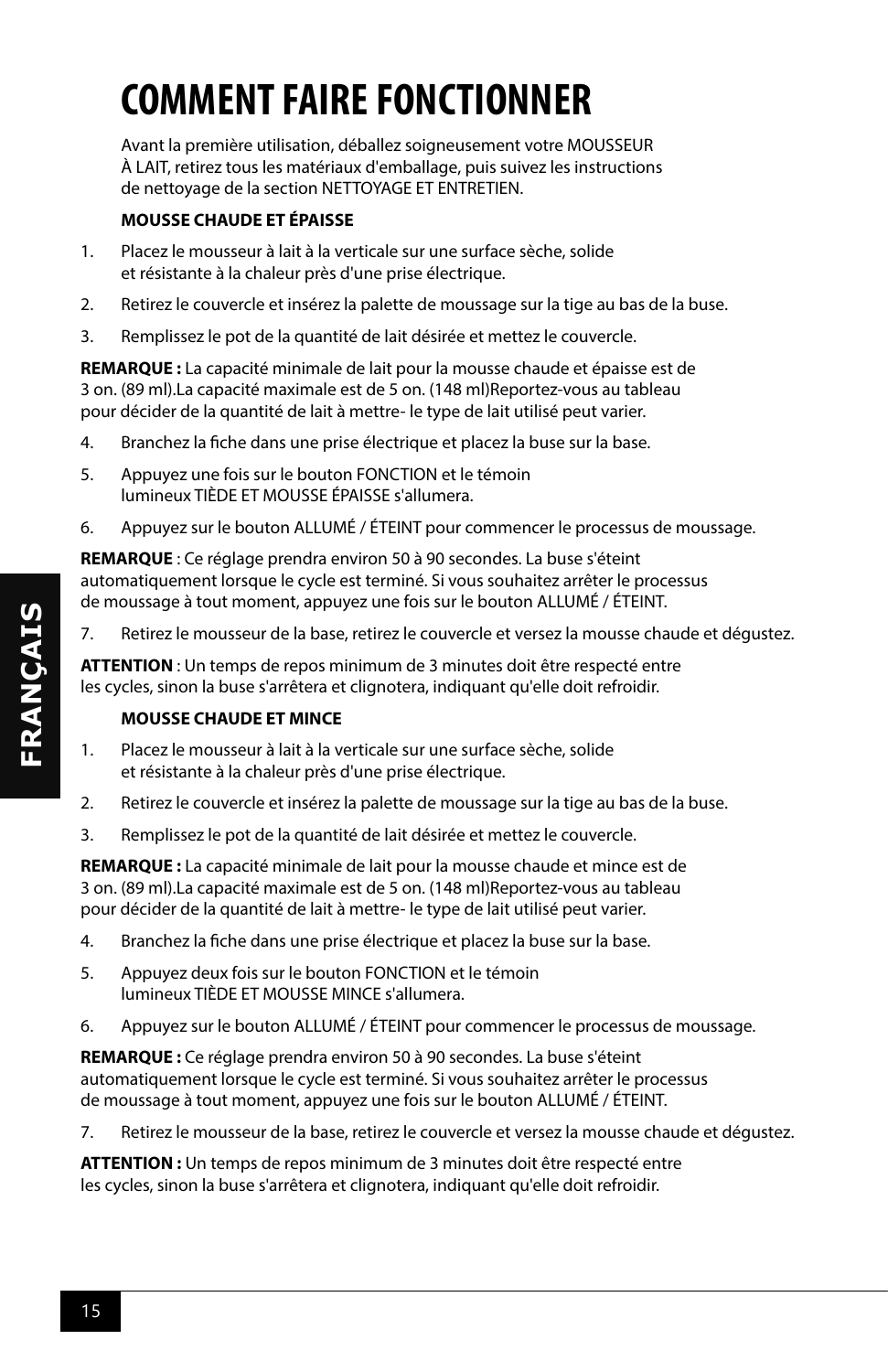#### **LAIT CHAUD**

- 1. Placez le mousseur à lait à la verticale sur une surface sèche, solide et résistante à la chaleur près d'une prise électrique.
- 2. Retirez le couvercle et insérez la palette de moussage sur la tige au bas de la buse.
- 3. Remplissez le pot de la quantité de lait désirée et mettez le couvercle.

REMARQUE : La capacité minimale pour réchauffer le lait est de 3 on. (89 ml). La capacité maximale est de 16 on. (474 ml)Reportez-vous au tableau pour décider de la quantité de lait à mettre- le type de lait utilisé peut varier.

- 4. Branchez la fiche dans une prise électrique et placez la buse sur la base.
- 5. Appuyez trois fois sur le bouton FONCTION et le témoin lumineux RÉCHAUFFEMENT DU LAIT s'allumera.
- 6. Appuyez sur le bouton ALLUMÉ / ÉTEINT pour commencer le processus de moussage.

**REMARQUE** : Ce réglage prendra environ 135 secondes. La buse s'éteint automatiquement lorsque le cycle est terminé. Si vous souhaitez arrêter le processus de moussage à tout moment, appuyez une fois sur le bouton ALLUMÉ / ÉTEINT.

7. Retirez le mousseur de la base, retirez le couvercle et versez la mousse chaude et dégustez.

**ATTENTION** : Un temps de repos minimum de 3 minutes doit être respecté entre les cycles, sinon la buse s'arrêtera et clignotera, indiquant qu'elle doit refroidir.

#### **MOUSSER À FROID**

- 1. Placez le mousseur à lait à la verticale sur une surface sèche, solide et résistante à la chaleur près d'une prise électrique.
- 2. Retirez le couvercle et insérez la palette de moussage sur la tige au bas de la buse.
- 3. Remplissez le pot de la quantité de lait désirée et mettez le couvercle.

**REMARQUE** : La capacité minimale de lait pour MOUSSER À FROID est de 3 on. (89 ml)La capacité maximale est de 5 on. (148 ml)Reportez-vous au tableau pour décider de la quantité de lait à mettre- le type de lait utilisé peut varier.

- 4. Branchez la fiche dans une prise électrique et placez la buse sur la base.
- 5. Appuyez quatre fois sur le bouton FONCTION et le témoin lumineux MOUSSER À FROID s'allumera.
- 6. Appuyez sur le bouton ALLUMÉ / ÉTEINT pour commencer le processus de moussage.

**REMARQUE** : Ce réglage prendra environ 50 à 90 secondes. La buse s'éteint automatiquement lorsque le cycle est terminé. Si vous souhaitez arrêter le processus de moussage à tout moment, appuyez une fois sur le bouton ALLUMÉ / ÉTEINT.

7. Retirez le mousseur de la base, retirez le couvercle et versez la mousse chaude et dégustez.

**ATTENTION** : Un temps de repos minimum de 3 minutes doit être respecté entre les cycles, sinon la buse s'arrêtera et clignotera, indiquant qu'elle doit refroidir.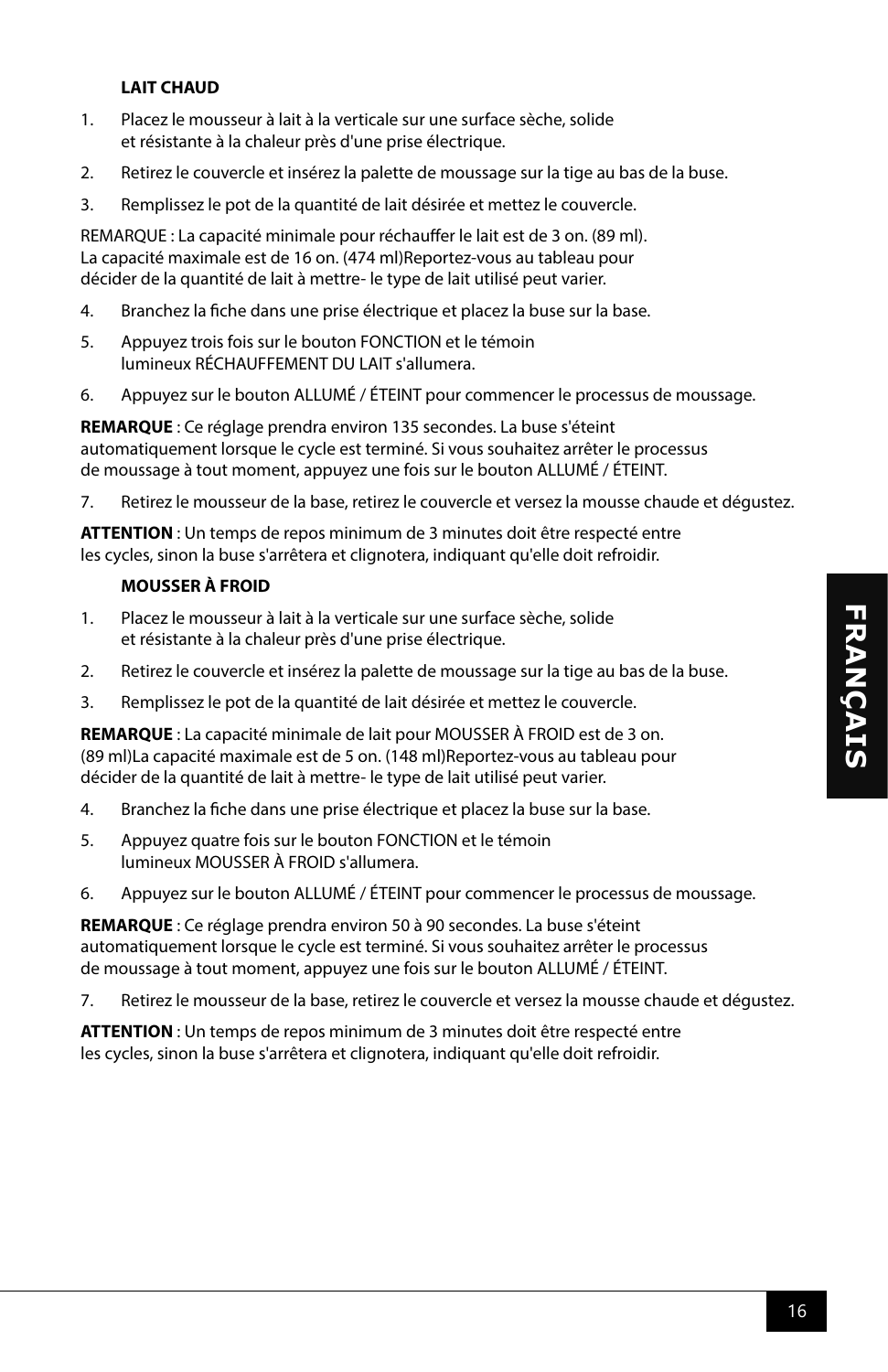#### **MOUSSER À FROID**

**REMARQUE** : Ce ne sont que des heures approximatives. L'utilisation de différents types de lait peut varier.

| <b>FONCTION</b>                         | <b>CAPACITÉ</b><br>MIN / MAX | <b>HEURE</b> | <b>MOUSSE</b><br><b>PRODUITE</b> |
|-----------------------------------------|------------------------------|--------------|----------------------------------|
| <b>MOUSSE CHAUDE</b><br>ET ÉPAISSE      | 3 ON. (85 G) MIN             | 50 SECONDES  | 10 ON. (296 ML)                  |
|                                         | 5 ON. (142 G) MAX            | 50 SECONDES  | 16 ON. (474 ML)                  |
| <b>MOUSSE CHAUDE</b><br><b>ET MINCE</b> | 3 ON. (85 G) MIN             | 50 SECONDES  | 8 ON. (227 G)                    |
|                                         | 5 ON. (142 G) MAX            | 50 SECONDES  | 14 ON. (414 ML)                  |
| RÉCHAUFFEMENT<br><b>UNIOUEMENT</b>      | 3 ON. (89 ML) MIN            | 135 SECONDES | 3 ON. (89 ML)                    |
|                                         | 10 ON. (296 ML) MAX          |              | 10 ON. (296 ML)                  |
| <b>MOUSSER À FROID</b>                  | 3 ON. (89 ML) MIN            | 50 SECONDES  | 7 ON. (207 ML)                   |
|                                         | 5 ON. (148 ML) MAX           | 90 SECONDES  | 12 ON. (355 ML)                  |

## **CONSEILS UTILES**

- Si vous ajoutez du lait moussé à une boisson chaude, préparez la boisson pendant que le mousseur est en cours d'utilisation. Servir immédiatement pour une meilleure saveur.
- Tous les types de lait peuvent être utilisés avec cet appareil (entier, 2%, 1%, écrémé, lait de soja, lait d'amande, lait de riz).Le lait écrémé produira la mousse la plus épaisse et la plus stable. Le lait de soja produira une mousse avec des bulles un peu plus grosses, mais la mousse n'est pas aussi stable.
- N'utilisez rien d'autre que du lait dans la buse. D'autres articles comme les arômes, le café ou le chocolat chaud peuvent endommager l'appareil. Si vous utilisez l'un de ces produits, assurez-vous de le nettoyer immédiatement.

### **NETTOYAGE ET ENTRETIEN**

- 1. Toujours débrancher l'appareil de la prise de courant et le laisser refroidir avant de le nettoyer.
- **2. ATTENTION :** Ne plongez jamais le récipient, le cordon d'alimentation dans l'eau et ne laissez jamais l'humidité entrer en contact avec ces pièces.
- 3. Lavez le couvercle avec de l'eau et un détergent doux. Le couvercle n'est pas un composant lavable au lave-vaisselle. Rincez abondamment et séchez en tapotant.
- 4. Retirez la palette de mélange ou la palette de moussage et lavez-les complètement à l'eau tiède.
- 5. Laver l'intérieur de l'ensemble de cruche avec une combinaison d'un détergent doux et de l'eau, puis essuyer avec un chiffon humide et doux.
- 6. Essuyer la surface de l'ensemble de cruche avec un chiffon doux et du nettoyant. Ne jamais utiliser un nettoyant toxique. Toute autre opération d'entretien doit être effectuée par un technicien agréé.

**REMARQUE :** N'utilisez pas de nettoyants chimiques, d'acier, de bois ou abrasifs pour nettoyer l'extérieur de l'appareil afin d'éviter la perte de brillance.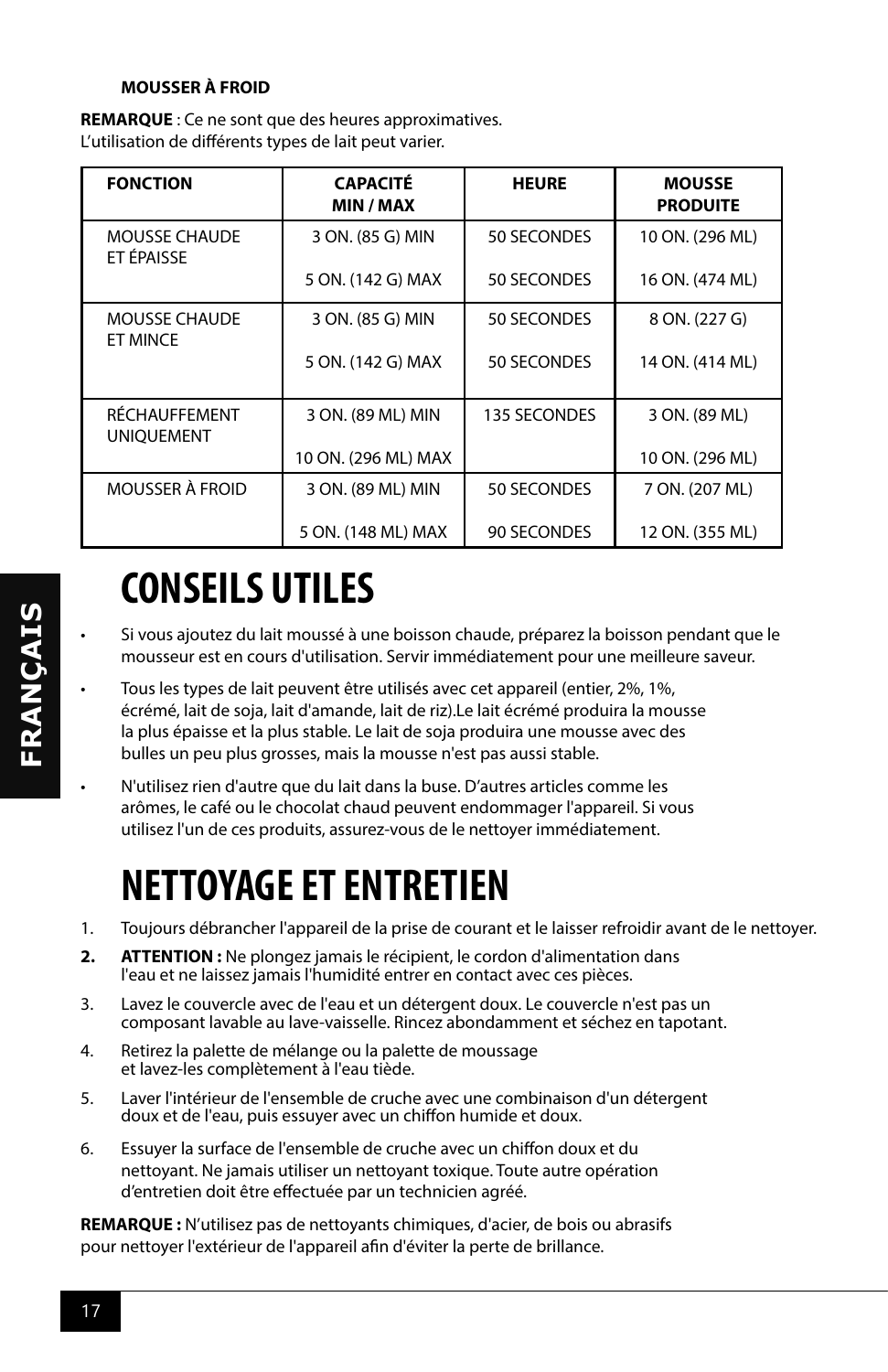## **RETOURS ET GARANTIE**

SI VOTRE APPAREIL NE FONCTIONNE PAS OU S'IL EST ENDOMMAGÉ QUAND VOUS LE RETIREZ DE LA BOÎTE, VEUILLEZ LE RETOURNER IMMÉDIATEMENT À L'ENDROIT OÙ IL A ÉTÉ ACHETÉ.

#### **MOUSSEUR À LAIT 4 EN 1 / HCMF4BK**

Pour toute question, communiquer par courriel ou au numéro de téléphone du service à la clientèle, entre 08 h 00 et 17 h 00, du lundi au vendredi, heure normale du Centre.

#### **Distribué par :**

Nostalgia Products LLC 1471 Partnership Dr. Green Bay, WI 54304-5685 Service à la clientèle Téléphone : (920) 347-9122 Site Web : www.nostalgiaproducts.com

#### **Demande pour le service à la clientèle**

Pour soumettre une demande au service à la clientèle, rendez vous au www.nostalgiaproducts.com puis remplissez le formulaire de demande au service à la clientèle puis cliquez sur le bouton Soumettre.

Un représentant vous contactera dès que possible.

#### **Conditions de garantie du produit**

Le groupe Nostalgia Products LLC (référé tel « l'Entreprise ») garantit que pour une période d'un (1) an en date d'achat, ce produit est sans défaut de matériel et de fabrication selon une utilisation normale à domicile, seulement si le fonctionnement et l'entretien du produit sont conforment aux directives fournies. À titre de réparation exclusive et entière sous cette garantie, l'Entreprise pourra à sa discrétion, réparer ou remplacer le produit défectueux, voire émettre un remboursement du produit durant la période couverte sous garantie. Cette garantie n'est disponible seulement qu'à l'acheteur d'origine du produit, en date d'achat au détail dudit produit et sera valide uniquement avec le reçu de caisse d'origine, à titre de preuve d'achat, lequel est requis pour obtenir les bienfaits reliés à cette garantie. Toute réclamation doit être rapportée à l'attention de l'Entreprise dans la fenêtre de la période de la garantie, sans dépasser 30 jours à défaut de performance. Cette garantie ne couvre pas l'usure normale ou dommage cause par l'expédition, la mauvaise manipulation, la mauvaise utilisation, les accidents, les modifications, les mauvaises pièces de remplacement, voire toute autre utilisation anormale du produit à domicile. Il est possible que vous ayez à retourner le produit (avec les frais de retour prépayés par vous) pour une inspection et une évaluation. Les frais des coûts de retour ne sont pas remboursables. L'Entreprise n'est aucunement responsable pour les retours endommagés ou perdus en transit. Autrement que spécifiquement permit selon les directives de fonctionnement, cette garantie s'applique à une utilisation à domicile à d'intérieur seulement. Afin d'obtenir un service couvert sous cette garantie, veuillez contacter l'Entreprise au numéro de téléphone inclut ci-haut ou en remplissant le formulaire de demande au service à la clientele, sur le site www.nostalgiaproducts.com. La garantie est valide seulement aux États-Unis et au Canada.

Cette garantie prévaut toute autre garantie, expresse ou implicite incluant les garanties de qualité marchande ou ayant une aptitude pour une intention en particulier, lesquelles sont exclues selon la loi. Sous aucun prétexte l'Entreprise ne pourra être tenue responsable pour tout dommage indirect, accidentel, conséquentiel ou spécial provenant de ou en relativité avec ce produit ou son utilisation. Certains états, provinces ou juridictions n'allouent pas l'exclusion ou la limitation de tels dommages accidentels ou conséquentiels, donc l'exclusion ou limitation suscitée peut ne pas s'appliquer à vous.

#### **Cette garantie ne s'applique pas à la merchandise de renaissance.**

Veuillez lire les directives de fonctionnement attentivement. Ne pas se conformer aux directives de fonctionnement annulera cette garantie.

#### **Pour plus d'informations, visitez notre site Web à www.nostalgiaproducts.com.**

Aimez-nous sur Facebook à l'adresse www.facebook.com / NostalgiaElectrics. Suivez nos conseils sur Pinterest à www.pinterest.com / nostalgiaelctrx. Tweet avec nous sur Twitter à l'adresse www.twitter.com / NostalgiaElctrx.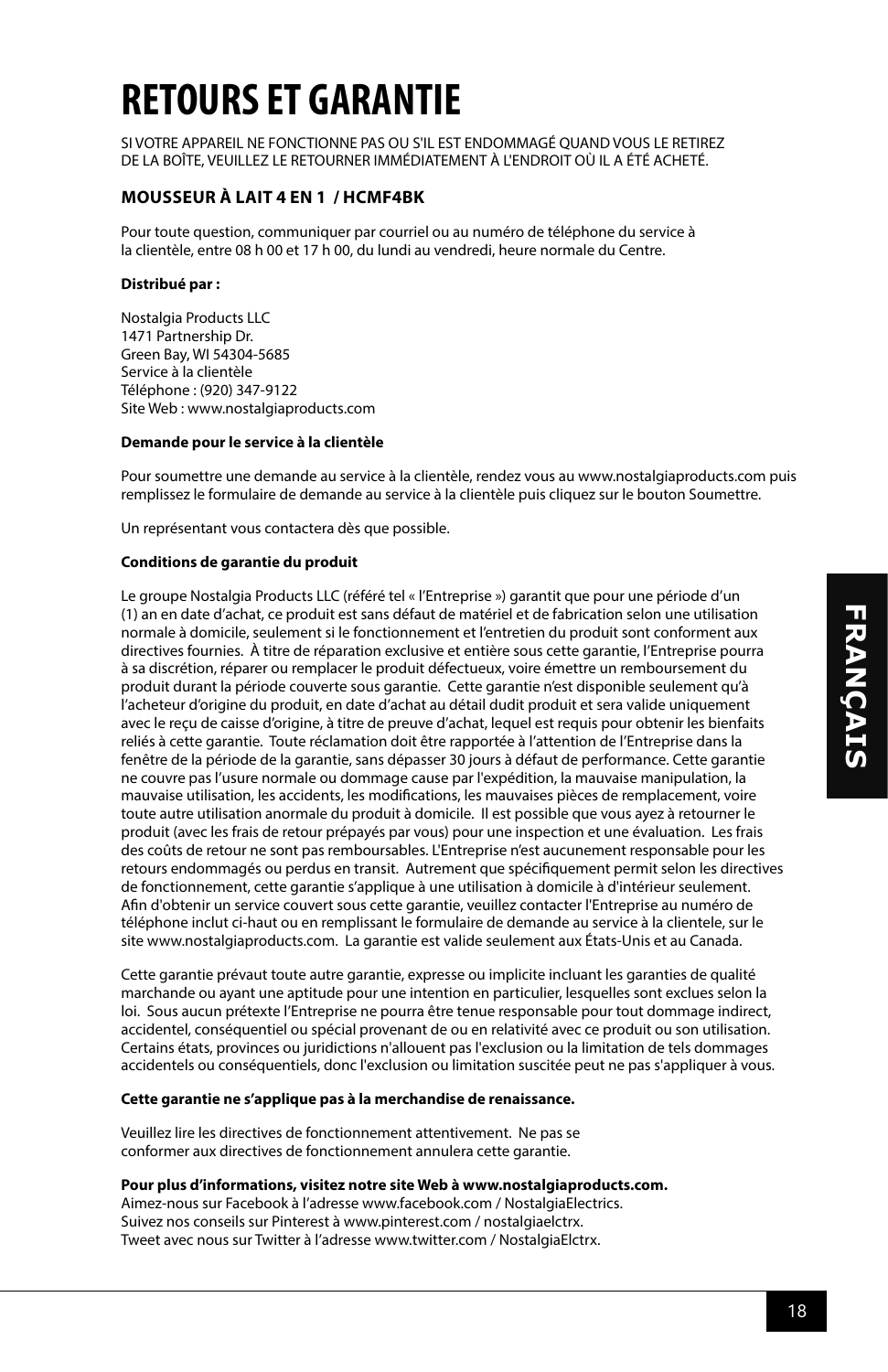## **CONTENIDO**

| PROTECCIONES IMPORTANTES ADICIONALES 21 |
|-----------------------------------------|
|                                         |
|                                         |
|                                         |
|                                         |
|                                         |
|                                         |
|                                         |

## **SEGURIDAD**

#### Su seguridad y la seguridad de los demás es muy importante.

Hemos dado muchos mensajes de seguridad importantes en este manual y en el aparato. Siempre lea y cumpla con todos los mensajes de seguridad.



Este es el símbolo de alerta de seguridad.

Este símbolo le alerta de peligros potenciales que pueden provocar graves lesiones a Ud. y a otros.

Todos los mensajes de seguridad seguirán al símbolo de alerta de seguridad.

Todos los mensajes de seguridad le dirán cuál es el peligro potencial, cómo reducir la posibilidad de lesiones, y qué puede ocurrir si no se siguen las instrucciones.

#### **Especificaciones del aparato:**

120 Voltios, 60 Hz, 600 Vatios

ESTE PRODUCTO ES PARA USO EN SALIDA 120V AC SOLAMENTE.



Visite **www.nostalgiaproducts.com/user-manuals/**  para que vea el manual más actualizado.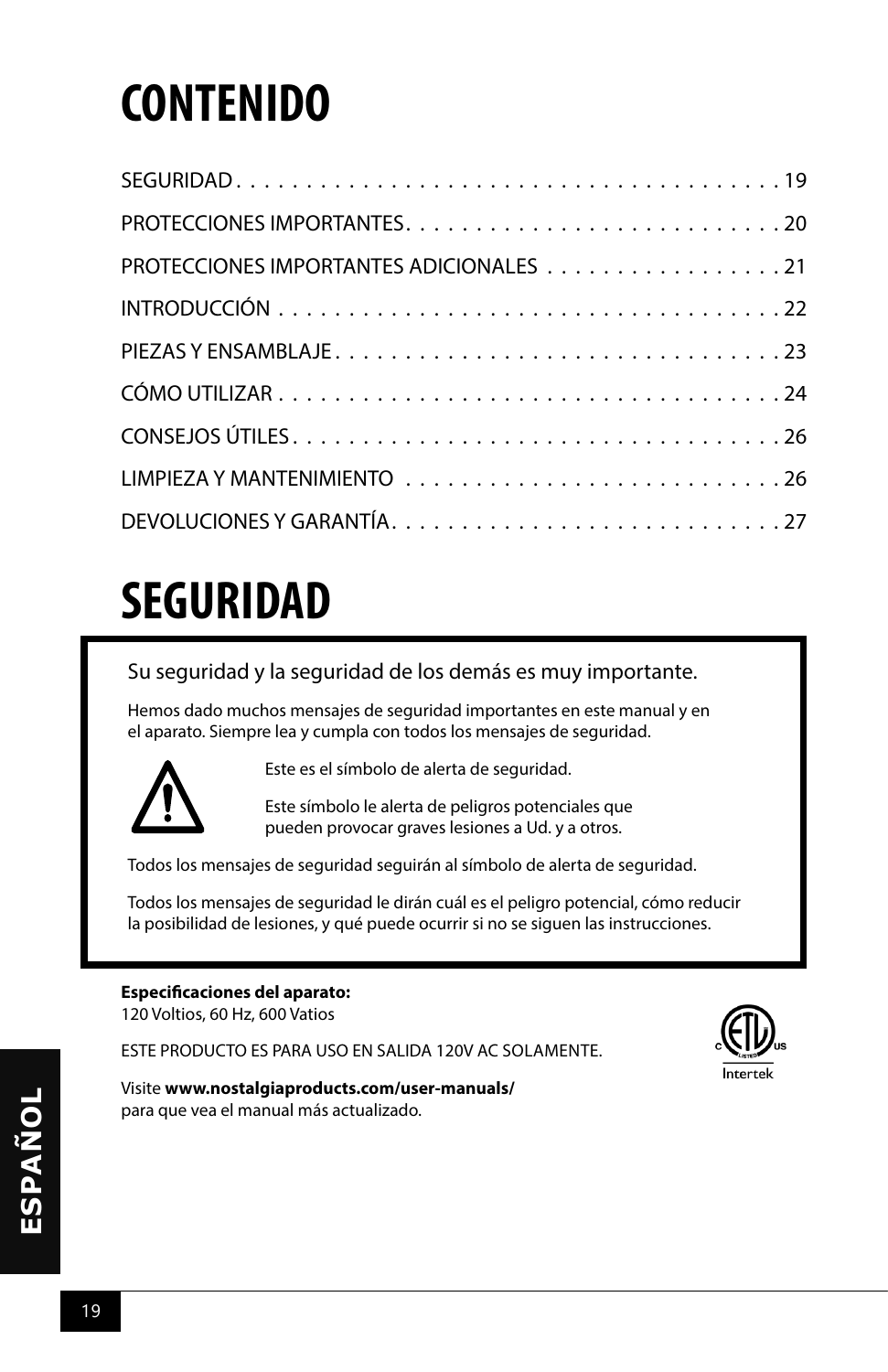

**Una persona que no haya leído y comprendido todas las instrucciones de uso y seguridad no está calificada para utilizar este aparato. Todos los usuarios de este dispositivo deben leer y comprender este Manual de instrucciones antes de utilizar o limpiar este aparato.**

**Cuando se utiliza aparatos eléctricos, siempre se deben seguir algunas medidas básicas de seguridad que incluyen las siguientes:**

- **1. Lea todas las instrucciones antes de utilizar este aparato.**
- 2. NO TOQUE las superficies calientes. Use los mangos o perillas.
- 3. Este aparato NO ES UN JUGUETE.
- 4. Manténgalo fuera del alcance de los niños.
- 5. Sin supervisión los niños ni las personas con discapacidad intelectual nunca deben usar este aparato.
- 6. Una supervisión estricta se requiere cuando un aparato se use por niños o cerca de ellos.
- 7. Como medida de protección contra el riesgo de descarga eléctrica, no sumerja el cable, los enchufes ni ninguna otra parte de la unidad en agua ni en otros líquidos.
- 8. No haga funcionar el aparato si están faltando piezas o si están rotas.
- 9. Desconéctelo del tomacorriente cuando no lo use, antes de retirar piezas y antes de limpiarlo. Déjelo enfriar antes de colocar o retirar cualquiera de las piezas, y antes de la limpieza.
- 10. NO utilice ningún aparato con el cable o el enchufe dañados, ni después de que el aparato funcione mal o SI el aparato se ha dañado de cualquier manera. Devuelva el aparato al taller de reparación más cercano para su reparación o ajuste.
- 11. El fabricante no recomienda el uso de aditamentos accesorios diferentes de los proporcionados por el fabricante. El uso de accesorios puede provocar lesiones.
- 12. NO utilice el aparato para usos no previstos.
- 13. NO utilice el aparato al aire libre. SÓLO PARA USO DOMÉSTICO.
- 14. NO lo coloque sobre una hornilla caliente, ni eléctrica ni de gas, ni en un horno caliente ni cerca de ninguno de estos.
- 15. NO coloque ninguna pieza de este aparato en un lavavajillas.
- 16. NO permita que el cable cuelgue sobre el borde de la mesa o del mostrador, ni que toque superficies calientes.
- 17. NUNCA deje desatendida la unidad cuando esté funcionando o conectada en un tomacorriente.
- 18. Debe ser extremadamente cuidadoso al mover cualquier aparato con comida caliente.
- 19. Siempre fije primero el enchufe al aparato, después conecte el cable al tomacorriente. Para desconectarlo, ponga todos los controles en "apagado", retire después el enchufe del tomacorriente.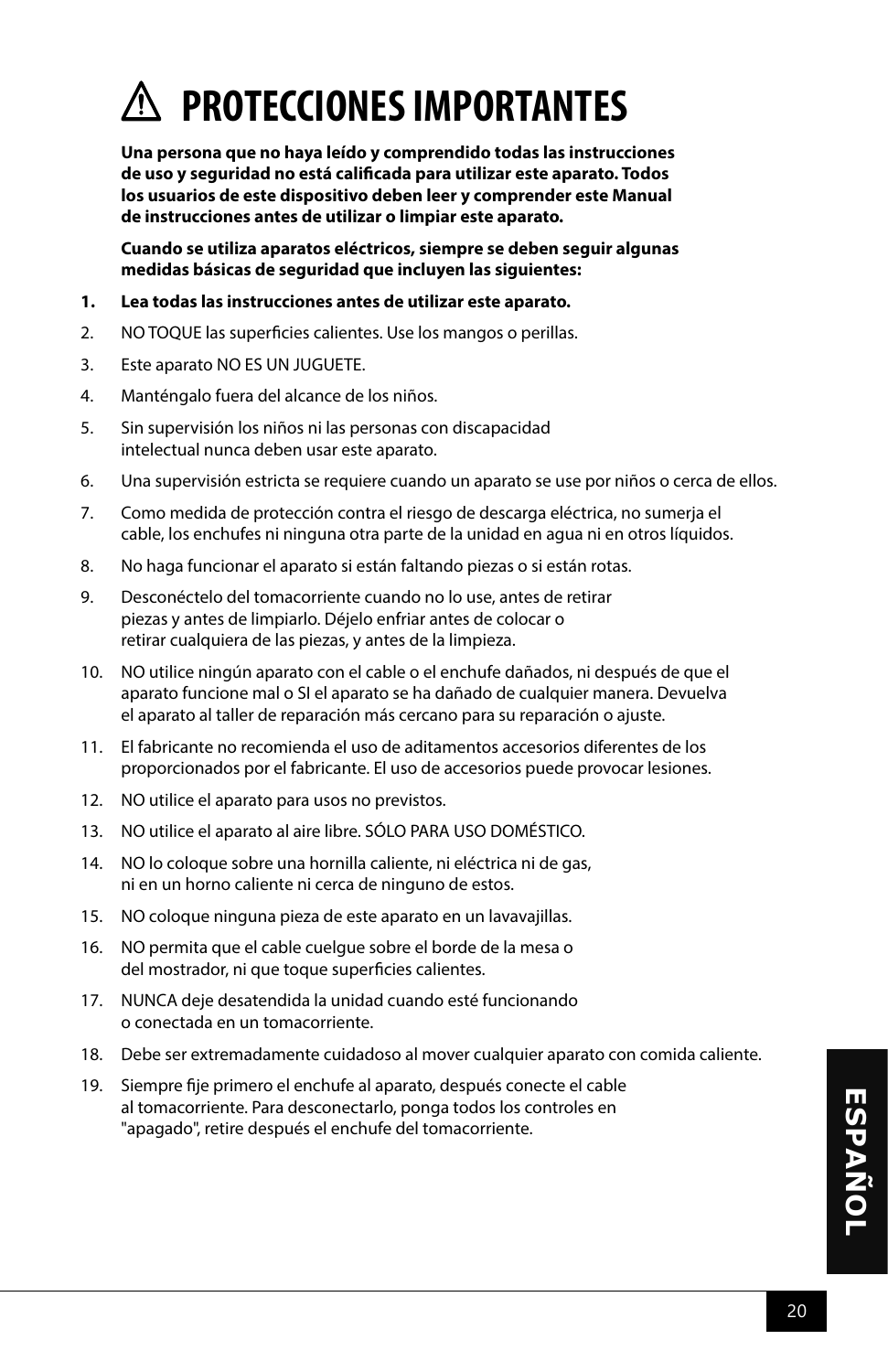## **PROTECCIONES IMPORTANTES ADICIONALES**

#### **Precauciones de seguridad operativa**

- 1. La base adjunta no puede utilizarse para otro uso que no sea el indicado.
- 2. Nunca opere el aparato sin nada dentro para evitar dañar los elementos térmicos.
- 3. No deje que el cable de alimentación cuelgue del borde de una mesa o mostrador ni toque una superficie caliente.
- 4. No coloque el equipo sobre o cerca de un quemador de gas o eléctrico caliente ni de un horno caliente.
- 5. Mantenga las manos y los utensilios fuera del recipiente mientras licúa para reducir el riesgo de lesiones graves para el usuario o daños al equipo.
- 6. No toque la superficie caliente. Usa el asa o el botón.
- 7. Se debe tener extrema precaución al mover un aparato que contenga leche caliente.
- 8. El uso de accesorios no recomendados o vendidos por el fabricante puede provocar incendios, descargas eléctricas o lesiones.
- 9. El aparato solo está diseñado para espumar y calentar leche. No utilice el aparato para un uso diferente del previsto.
- 10. Siempre opere el aparato con la tapa en su lugar.
- 11. Retirar la tapa durante los ciclos de preparación puede provocar quemaduras.

#### **Instrucciones para el cable eléctrico y el enchufe**

- 1. Este aparato tiene un enchufe polarizado (una hoja es más ancha que la otra). Para reducir el riesgo de descarga eléctrica, este enchufe está diseñado para encajar en una toma de corriente polarizada sólo de una manera. Si el enchufe no encaja completamente en la toma de corriente, invierta el enchufe. Si aún así no encaja, póngase en contacto con un electricista cualificado. No intente modificar el enchufe de ninguna manera.
- 2. Se proporciona un cable de alimentación corto para reducir el riesgo de quedar enredado o tropezar con un cable largo.
- 3. Si se utiliza un cable de alimentación largo y desmontable o un cable de extensión:
- 4. Los cables de extensión pueden utilizarse si se tiene cuidado en su uso.
- 5. La clasificación eléctrica marcada del cordón o del cable de extensión debe ser al menos tan grande como la clasificación eléctrica del aparato.
- 6. Cuando utilice un cable más largo o un cable de extensión, asegúrese de que el cable no caiga sobre un mostrador o una mesa en la que se pueda tirar de él o tropezar con él sin querer.
- 7. El fabricante no recomienda el uso de esta máquina en países que no admiten 120V CA aunque se utilice un adaptador de voltaje, un transformador o un convertidor.

### **¡GUARDE ESTAS INSTRUCCIONES!**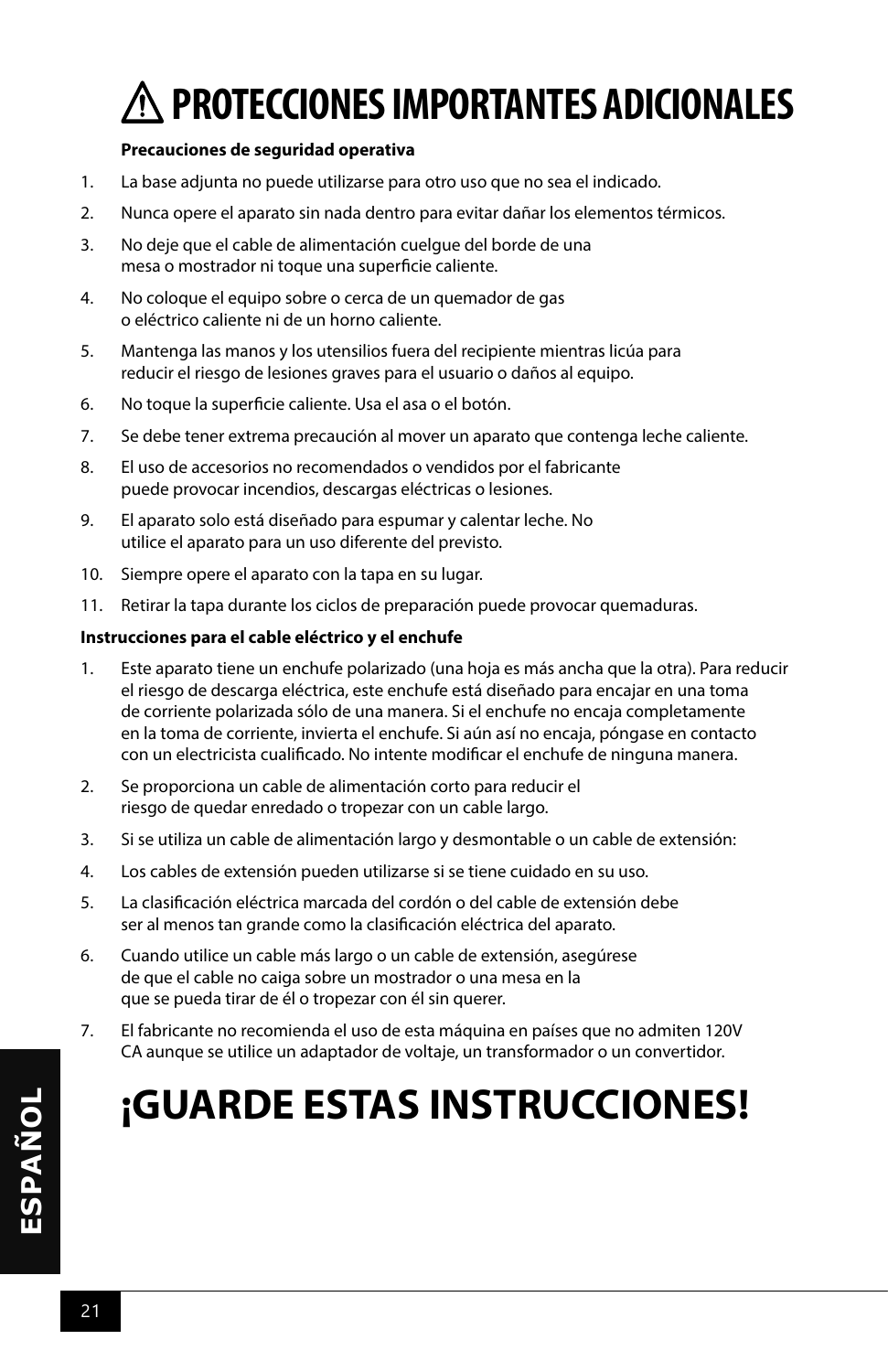## **INTRODUCCIÓN**

¡Felicitaciones por la compra del espumador de leche de HomeCraft! ¡Disfrute del delicioso sabor de la espuma estilo barista! Este espumador de leche tiene cuatro funciones: espuma caliente y espesa, espuma caliente y fina, leche caliente y espuma fría. ¡Es perfecto para preparar capuchinos, café, macchiatos, lattes, chocolate caliente y espresso!

Sus características incluyen:

- Perfecto para preparar capuchinos, café, macchiatos, lattes, chocolate caliente y espresso
- Espuma de leche caliente/fría fácilmente en 40 segundos
- Paleta espumadora desmontable para facilitar la limpieza
- Diseño inalámbrico de 360 grados
- Aislamiento de doble pared con asa ergonómica
- Luz indicadora LED con apagado automático
- Tapa transparente extraíble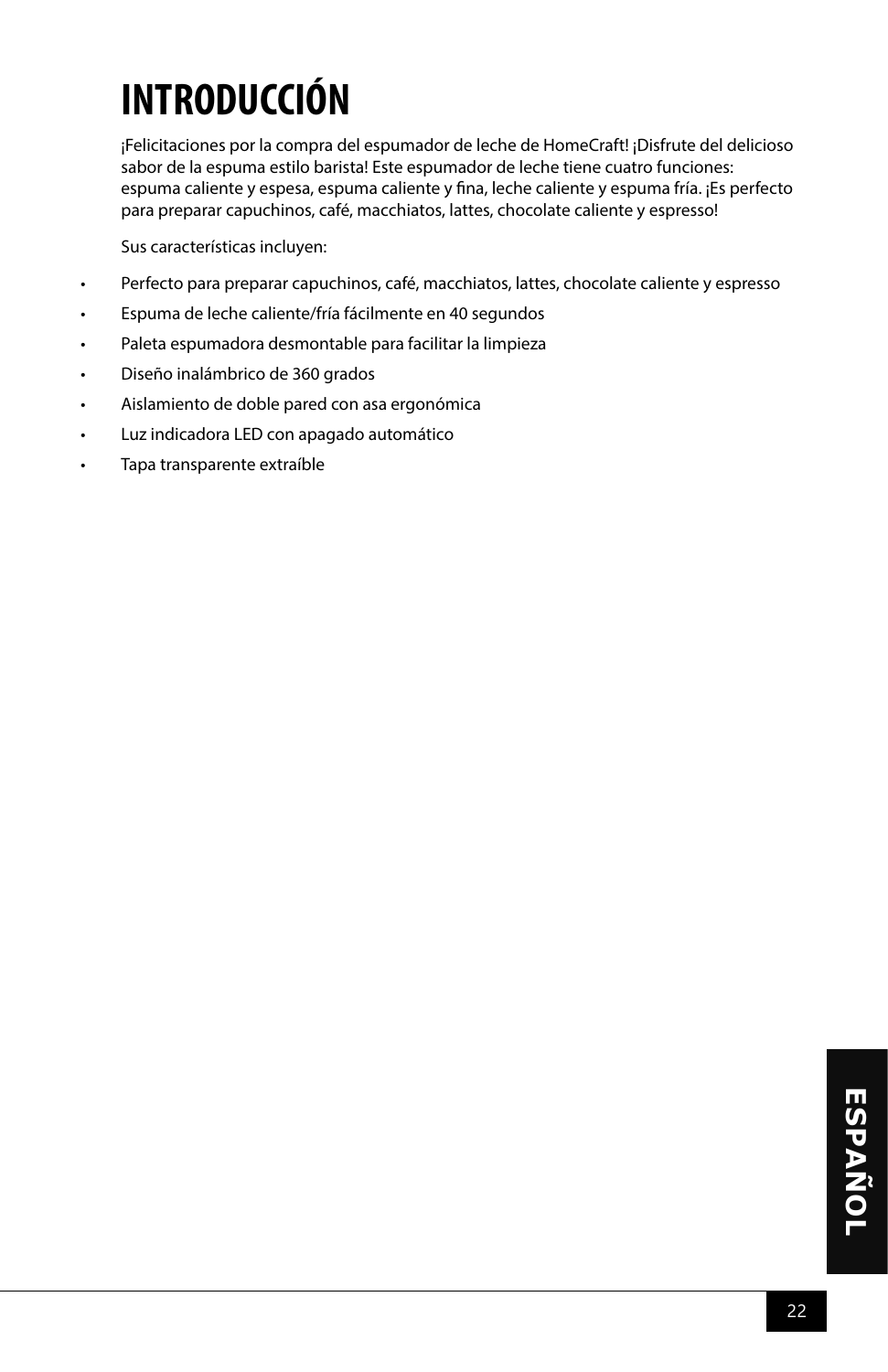## **PIEZAS Y ENSAMBLAJE**

Su ESPUMADOR DE LECHE no requiere de mayor ensamble. Antes de usarlo, limpie el exterior de la unidad con un paño húmedo y séquelo.

No intente ensamblar las piezas mientras la unidad está funcionando. Siempre ensamble las piezas con la unidad desenchufada.





#### **FUNCIONES:**

ESPUMA CALIENTE Y ESPESA

ESPUMA CALIENTE Y FINA

LECHE CALIENTE

HELADA FRÍA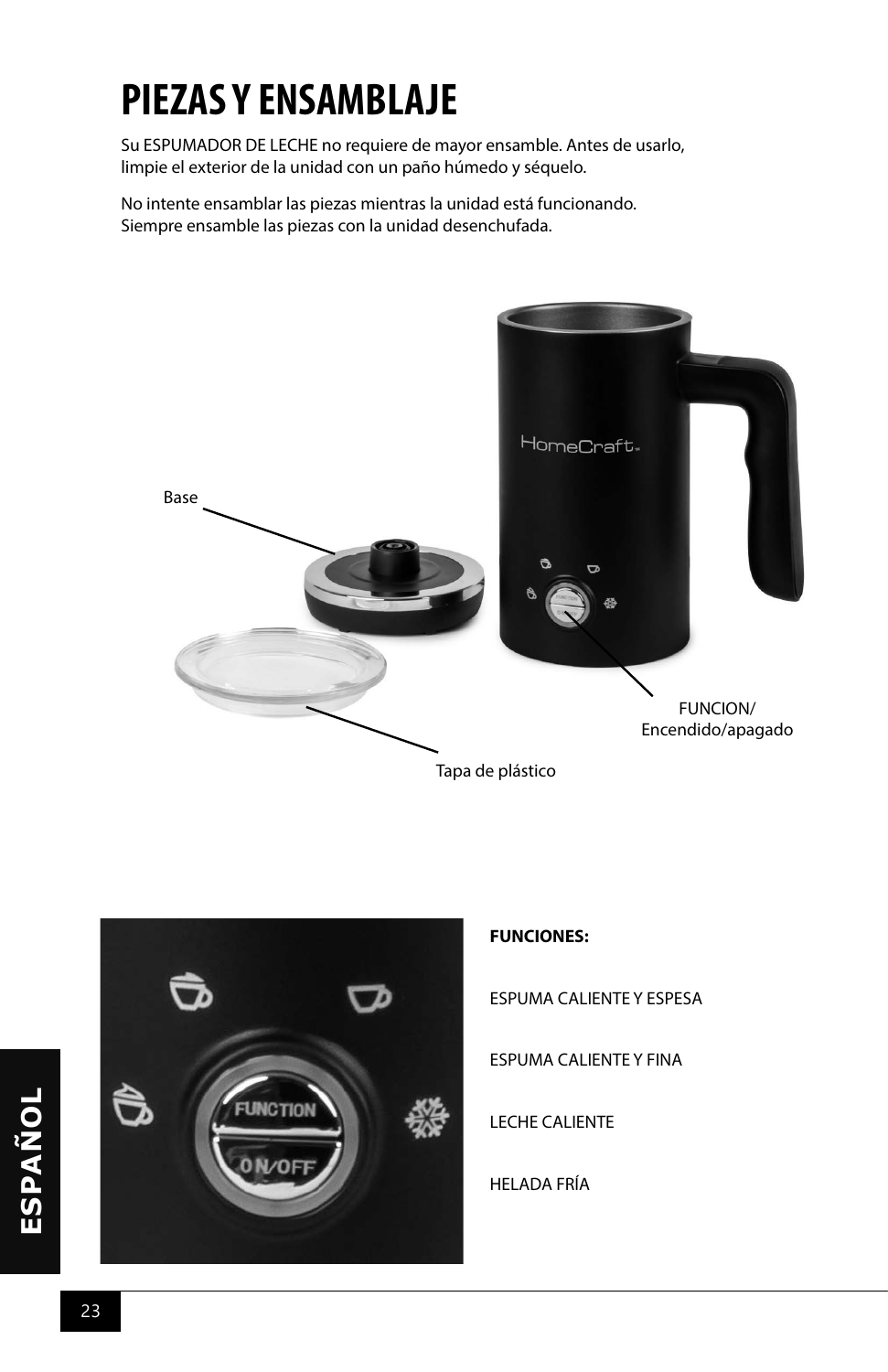## **CÓMO UTILIZAR**

Antes del primer uso, desempaque con cuidado su ESPUMADOR DE LECHE, retire todos los materiales de embalaje y luego siga las instrucciones de limpieza indicadas en la sección LIMPIEZA Y MANTENIMIENTO.

#### **ESPUMA CALIENTE Y GRUESA**

- 1. Coloque el espumador de leche en posición vertical sobre una superficie seca, sólida y resistente al calor cerca de un tomacorriente.
- 2. Retire la tapa e inserte la paleta espumadora en el eje en la parte inferior del vaporizador.
- 3. Llene el frasco con la cantidad deseada de leche y coloque la tapa.

**NOTA:** La capacidad mínima de leche para obtener ESPUMA CALIENTE Y GRUESA es de 3 oz. La capacidad máxima es de 5 oz. Consulte la tabla para decidir la cantidad de leche que debe incluir. El tipo de leche para usar puede variar.

- 4. Conecte el enchufe a un tomacorriente y coloque el vaporizador en la base.
- 5. Presione el botón FUNCIÓN una vez y la luz indicadora de ESPUMA CALIENTE Y GRUESA se iluminará.
- 6. Presione el botón ON/OFF para comenzar el proceso de espumado.

**NOTA:** Esta configuración tomará aproximadamente de 50 a 90 segundos. El vaporizador se apagará automáticamente cuando finalice el ciclo. Si desea detener el proceso de espumado en cualquier momento, presione el botón ON/OFF una vez.

7. Retire el vaporizador de la base, retire la tapa, vierta la espuma caliente y disfrute.

**PRECAUCIÓN:** Se debe mantener un tiempo de descanso mínimo de 3 minutos entre ciclos; de lo contrario, el vaporizador se detendrá y parpadeará, lo que indica que debe enfriarse.

#### **ESPUMA CALIENTE Y FINA**

- 1. Coloque el espumador de leche en posición vertical sobre una superficie seca, sólida y resistente al calor cerca de un tomacorriente.
- 2. Retire la tapa e inserte la paleta espumadora en el eje en la parte inferior del vaporizador.
- 3. Llene el frasco con la cantidad deseada de leche y coloque la tapa.

**NOTA:** La capacidad mínima de leche para obtener ESPUMA CALIENTE Y FINA es de 3 oz. La capacidad máxima es de 5 oz. Consulte la tabla para decidir la cantidad de leche que debe incluir. El tipo de leche para usar puede variar.

- 4. Conecte el enchufe a un tomacorriente y coloque el vaporizador en la base.
- 5. Presione el botón FUNCIÓN dos veces y la luz indicadora de ESPUMA CALIENTE Y GRUESA se iluminará.
- 6. Presione el botón ON/OFF para comenzar el proceso de espumado.

**NOTA:** Esta configuración tomará aproximadamente de 50 a 90 segundos. El vaporizador se apagará automáticamente cuando finalice el ciclo. Si desea detener el proceso de espumado en cualquier momento, presione el botón ON/OFF una vez.

7. Retire el vaporizador de la base, retire la tapa, vierta la espuma caliente y disfrute.

**PRECAUCIÓN:** Se debe mantener un tiempo de descanso mínimo de 3 minutos entre ciclos; de lo contrario, el vaporizador se detendrá y parpadeará, lo que indica que debe enfriarse.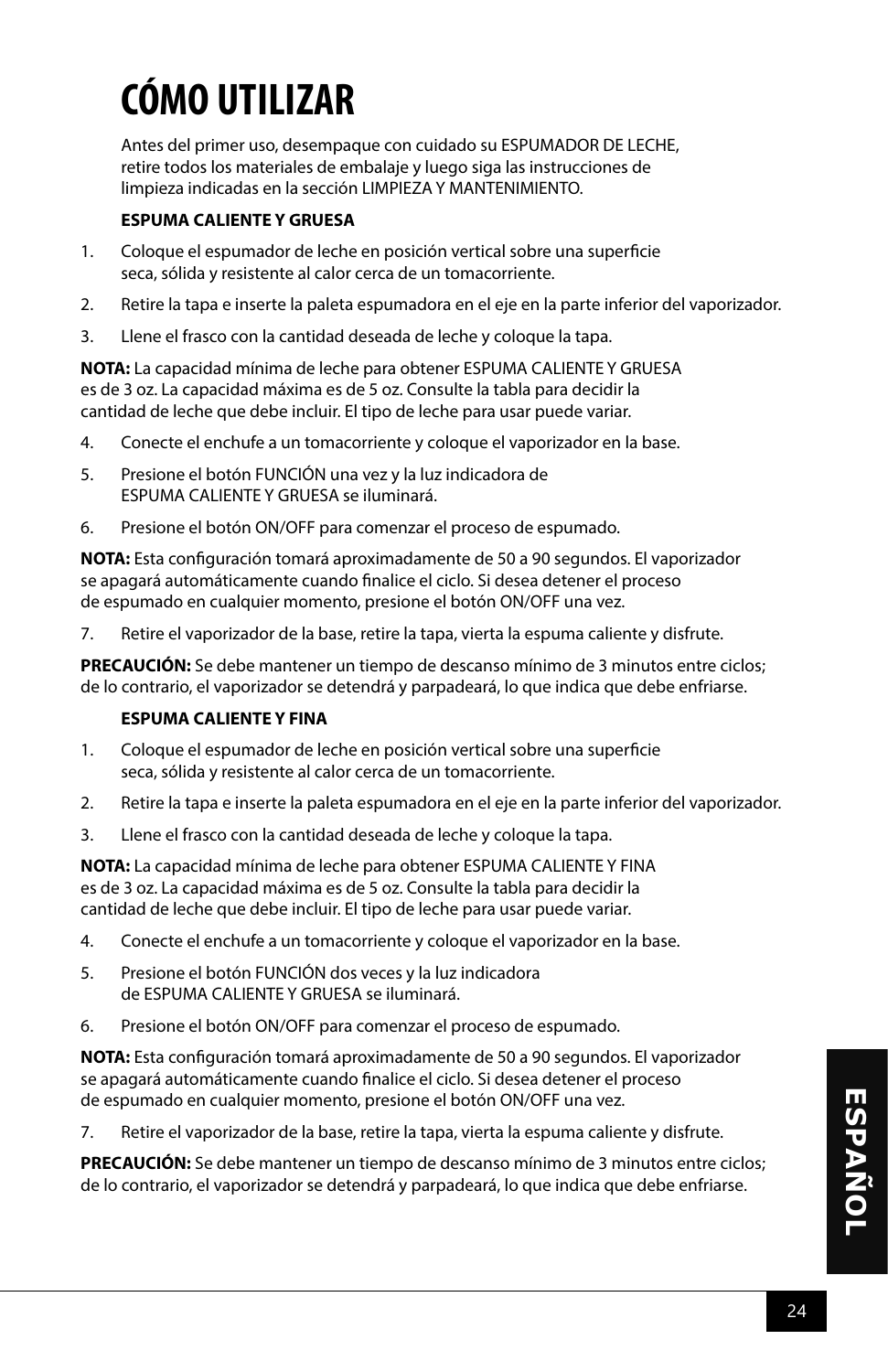#### **LECHE CALIENTE**

- 1. Coloque el espumador de leche en posición vertical sobre una superficie seca, sólida y resistente al calor cerca de un tomacorriente.
- 2. Retire la tapa e inserte la paleta espumadora en el eje en la parte inferior del vaporizador.
- 3. Llene el frasco con la cantidad deseada de leche y coloque la tapa.

**NOTA:** La capacidad mínima de leche para obtener LECHE CALIENTE es de 3 oz. La capacidad máxima es de 16 oz. Consulte la tabla para decidir la cantidad de leche que debe incluir. El tipo de leche para usar puede variar.

- 4. Conecte el enchufe a un tomacorriente y coloque el vaporizador en la base.
- 5. Presione el botón FUNCIÓN tres veces y la luz indicadora de LECHE CALIENTE se iluminará.
- 6. Presione el botón ON/OFF para comenzar el proceso.

**NOTA:** Esta configuración tomará aproximadamente 135 segundos. El vaporizador se apagará automáticamente cuando finalice el ciclo. Si desea detener el proceso de espumado en cualquier momento, presione el botón ON/OFF una vez.

7. Retire el vaporizador de la base, retire la tapa, vierta leche caliente y disfrute.

**PRECAUCIÓN:** Se debe mantener un tiempo de descanso mínimo de 3 minutos entre ciclos; de lo contrario, el vaporizador se detendrá y parpadeará, lo que indica que debe enfriarse.

#### **ESPUMA FRÍA**

- 1. Coloque el espumador de leche en posición vertical sobre una superficie seca, sólida y resistente al calor cerca de un tomacorriente.
- 2. Retire la tapa e inserte la paleta espumadora en el eje en la parte inferior del vaporizador.
- 3. Llene el frasco con la cantidad deseada de leche y coloque la tapa.

**NOTA:** La capacidad mínima de leche para obtener ESPUMA FRÍA es de 3 oz. La capacidad máxima es de 5 oz. Consulte la tabla para decidir la cantidad de leche que debe incluir. El tipo de leche para usar puede variar.

- 4. Conecte el enchufe a un tomacorriente y coloque el vaporizador en la base.
- 5. Presione el botón FUNCIÓN cuatro veces y la luz indicadora de ESPUMA FRÍA se iluminará.
- 6. Presione el botón ON/OFF para comenzar el proceso.

**NOTA:** Esta configuración tomará aproximadamente de 50 a 90 segundos. El vaporizador se apagará automáticamente cuando finalice el ciclo. Si desea detener el proceso de espumado en cualquier momento, presione el botón ON/OFF una vez.

7. Retire el vaporizador de la base, retire la tapa, vierta la espuma y disfrute.

**PRECAUCIÓN:** Se debe mantener un tiempo de descanso mínimo de 3 minutos entre ciclos; de lo contrario, el vaporizador se detendrá y parpadeará, lo que indica que debe enfriarse.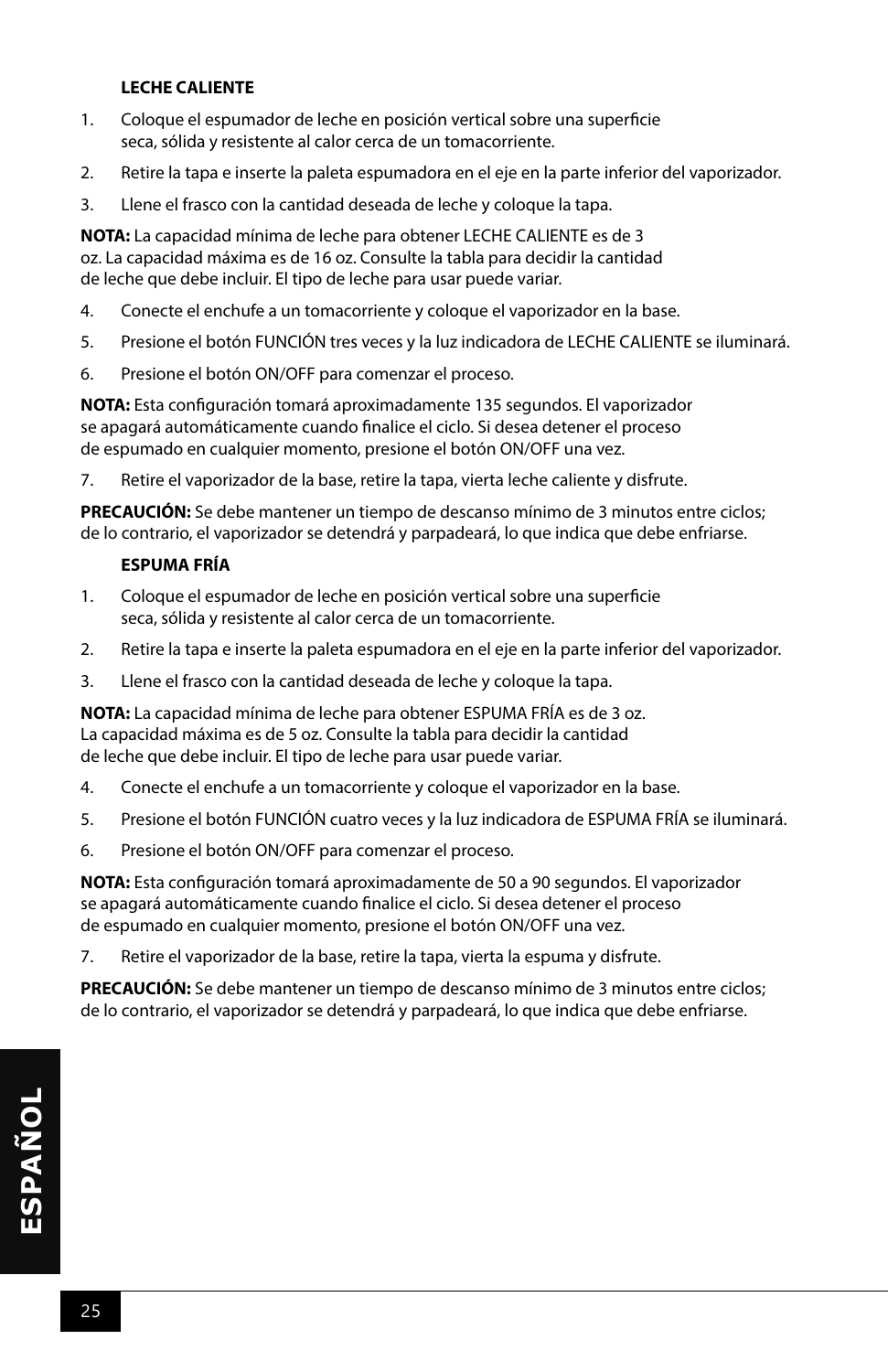#### **TABLA DE ESPUMAS**

**NOTA**: Estos son solo tiempos aproximados. El uso de diferentes tipos de leche puede variar.

| <b>FUNCIÓN</b>                            | <b>CAPACIDAD</b><br>MÍN/MÁX | <b>TIEMPO</b> | <b>ESPUMA</b><br><b>PRODUCIDA</b> |
|-------------------------------------------|-----------------------------|---------------|-----------------------------------|
| <b>ESPUMA CALIENTE</b><br><b>Y GRUESA</b> | 3 OZ. MÍN                   | 50 SEGUNDOS   | 10 OZ.                            |
|                                           | 5 OZ. MÁX                   | 90 SEGUNDOS   | 16 OZ.                            |
| <b>ESPUMA CALIENTE</b><br>Y FINA          | 3 OZ. MÍN                   | 50 SEGUNDOS   | 8 OZ.                             |
|                                           | 5 OZ. MÁX                   | 90 SEGUNDOS   | 14 OZ.                            |
| <b>SOLO CALENTAR</b>                      | 3 OZ. MÍN                   | 135 SEGUNDOS  | 3 OZ.                             |
|                                           | 10 OZ. MÁX                  |               | 10 OZ.                            |
| <b>ESPUMA FRÍA</b>                        | 3 OZ. MÍN                   | 50 SEGUNDOS   | 7 OZ.                             |
|                                           | 5 OZ. MÁX                   | 90 SEGUNDOS   | 12 OZ.                            |

## **CONSEJOS ÚTILES**

- Si agregará leche espumosa a una bebida caliente, prepare la bebida mientras usa el vaporizador. Sirva inmediatamente para obtener el mejor sabor.
- Con este aparato se pueden utilizar todo tipo de leche (entera, 2 %, 1 %, descremada, leche de soja, leche de almendras, leche de arroz). La leche descremada producirá la espuma más espesa y estable. La leche de soja producirá espuma con burbujas algo más grandes, pero la espuma no será tan estable.
- No utilice otro producto además de leche en el espumador. Otros elementos como aromatizantes, café o chocolate caliente pueden dañar la unidad. Si usa alguno de estos productos, asegúrese de limpiarlo inmediatamente.

### **LIMPIEZA Y MANTENIMIENTO**

- 1. Siempre desconecte la máquina del tomacorriente y déjela enfriar antes de limpiarla.
- **2. PRECAUCIÓN:** Nunca sumerja la jarra o el cable de alimentación en agua ni permita que la humedad entre en contacto con estas piezas.
- 3. Lave la tapa con agua y detergente suave. La tapa no es un componente apto para lavavajillas. Enjuáguela bien y séquela.
- 4. Retire la paleta mezcladora o la paleta espumadora y lávelas completamente con agua caliente.
- 5. Lave el interior del frasco con una combinación de detergente suave y agua, y luego límpielo con un paño suave húmedo.
- 6. Limpie el frasco con un paño suave húmedo o un limpiador, nunca use un limpiador tóxico. Cualquier otro servicio de mantenimiento debe ser realizado por un representante de servicio autorizado.

**NOTA**: No utilice limpiadores químicos, para acero, madera o abrasivos para limpiar el exterior del aparato ya que podría perder su brillo.